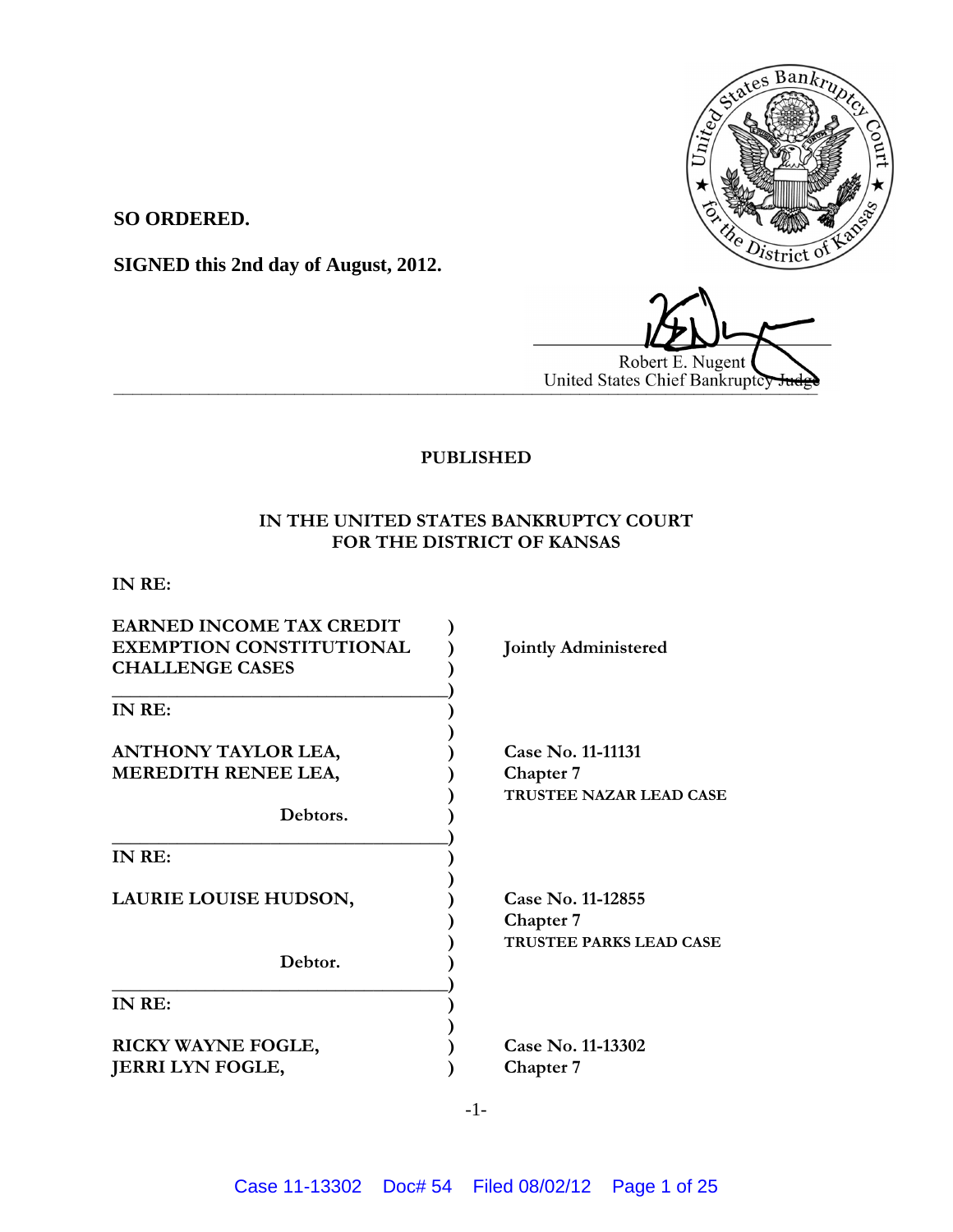## **MEMORANDUM OPINION**

Congress and the Kansas Legislature have each enacted an earned income tax credit (EIC) to afford lower-income families with children not only a refund of over-withheld wages, but also an additional refundable tax credit.<sup>1</sup> Until last year, the right to receive the credit, along with the debtor's income tax refund, was subject to turnover to a chapter 7 debtor's trustee for administration and distribution to the creditors. Recognizing that the proceeds of the credit were intended by Congress and the state legislature to provide some relief for working lower-income families, the Kansas Legislature enacted KAN. STAT. ANN. § 60-2315 (2011 Supp.) which exempts the right to receive the credit for those Kansans who file for bankruptcy relief (the "Act").<sup>2</sup> The debtors in these three cases claimed this exemption and their Trustees objected, claiming that Kansas's bankruptcy specific exemption of the EIC runs afoul of the Bankruptcy Clause and the Supremacy Clause of the United States Constitution. They also assert that the Act's language making it applicable to individual debtors under the Federal Bankruptcy Reform Act of 1978 renders it inapplicable to bankruptcy cases filed after the enactment of the Bankruptcy Abuse Prevention and Consumer Protection Act of 2005 (BAPCPA).

Because the Bankruptcy Code expressly accommodates the several states' exemption schemes by allowing states to "opt out" of the federal exemptions in 11 U.S.C. § 522(b) and because this exemption will apply uniformly to all Kansas debtors in bankruptcy, the Act does not violate

<sup>&</sup>lt;sup>1</sup> See 26 U.S.C. § 32; KAN. STAT. ANN. § 79-32,205 (2011 Supp.).

<sup>2</sup> The Act took effect on April 14, 2011. *See* 2011 KAN. SESS. LAWS, ch. 25, sec 2.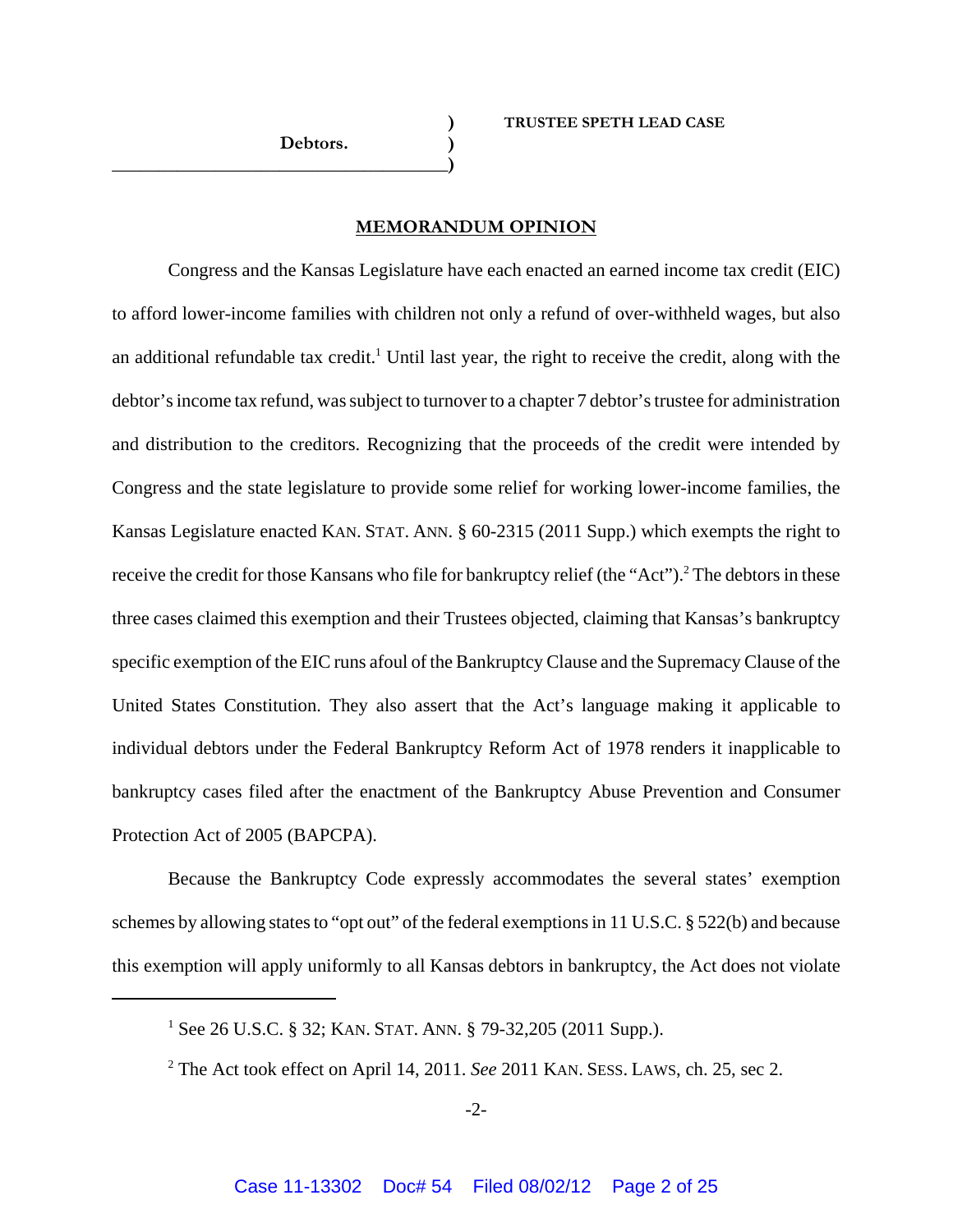either the Bankruptcy or Supremacy Clauses. It plainly applies to the 1978 Bankruptcy Reform Act because that act was amended, not superseded, by BAPCPA. The Trustees' objections must be overruled and that part of these and similarly situated debtors' tax refunds that have been retained in trust pending resolution of these objections should be released to the debtors.3

## *Jurisdiction*

This Court may hear and determine objections to the validity of a debtor's exemptions as a core proceeding.<sup>4</sup>

### *Factual Summary*

In the three captioned cases, the parties submitted stipulations to the Court which are summarized below.<sup>5</sup> Edward J. Nazar is the Trustee of the *Lea* case; Linda S. Parks is the Trustee of the *Hudson* case; and Steven L. Speth is the Trustee of the *Fogle* case. Nazar and Parks submitted briefing on the issues before me; Speth did not. The State of Kansas was allowed to intervene to defend the constitutionality of the EIC exemption statute and submitted briefs in response to the Trustees' submissions.<sup>6</sup> The debtors Lea and Fogle also submitted briefs defending their right to

<sup>&</sup>lt;sup>3</sup> The Court entered a series of case management and procedural orders that aggregated and provided for the joint administration of more than 100 EIC cases like these. The Court intends the reasoning and decree in this Memorandum Opinion to apply in all of those cases.

<sup>4</sup> *See* 28 U.S.C. § 157(b)(1) and (b)(2)(B) and § 1334.

<sup>&</sup>lt;sup>5</sup> Originally, a fourth lead case administered by chapter 7 trustee J. Michael Morris was part of these jointly administered cases, *In re Arellano*, Case No. 11-11091. The Court approved an agreed order resolving the Trustee's Second Motion for Turnover and Debtor's Amended and Second Amended Exemption, *see* dkt. 80, mooting the EIC exemption issue in that case. Trustee Morris does not participate in these proceedings.

<sup>6</sup> *See* Fed. R. Civ. P. 5.1. *Lea,* Dkt. 69; *Hudson,* Dkt. 24; *Fogle,* Dkt. 38. The State appears by Assistant Attorney General Derenda J. Mitchell.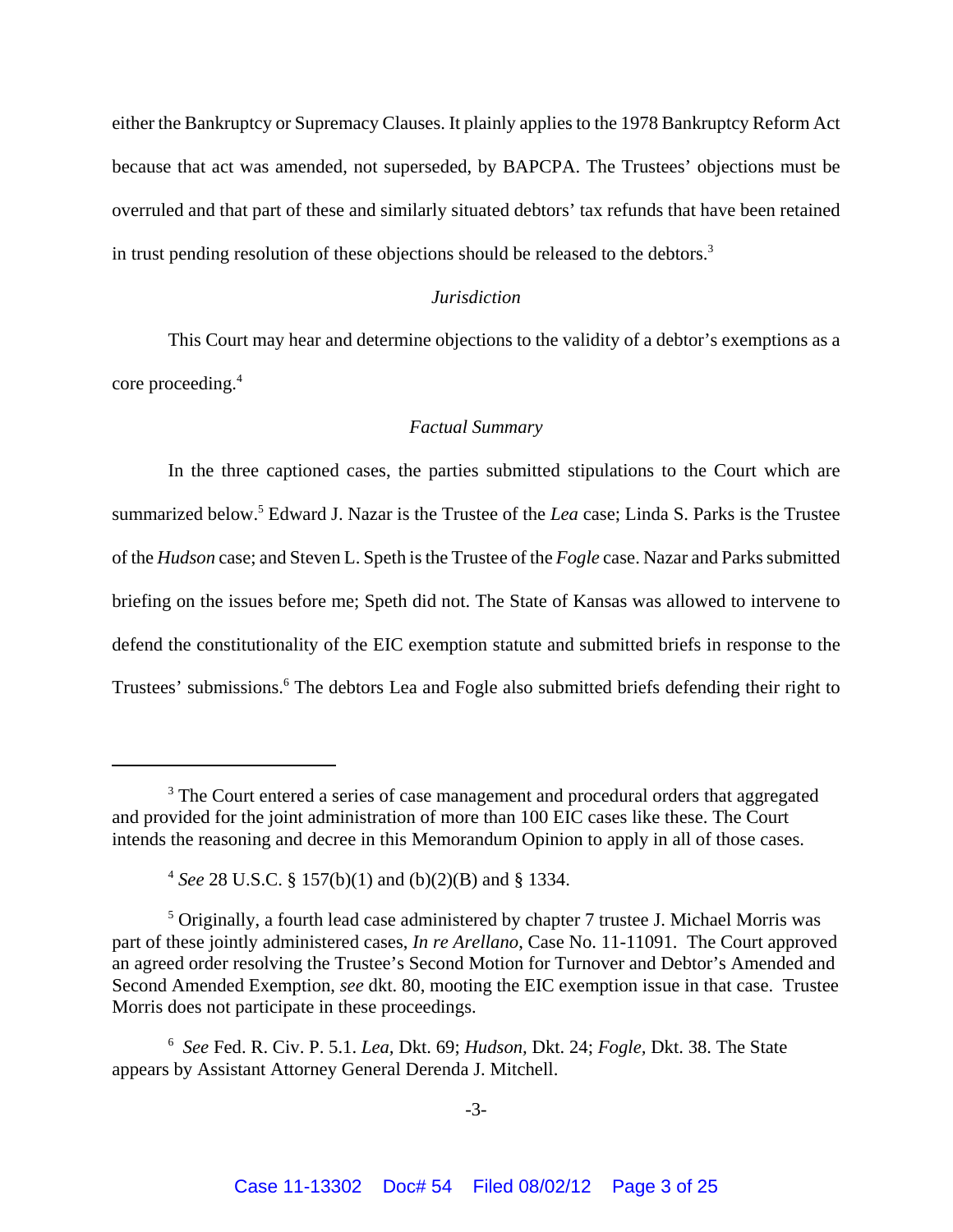claim the exemption.7

*Lea*

Anthony and Meredith Lea filed their chapter 7 case on April 25, 2011 and on June 23, amended their Schedule C to claim the EIC exemption. They received a federal and state income tax refund of \$7,989 from which their counsel withheld \$574 pursuant to an attorney's fee assignment, leaving a net refund amount of \$7,415. Part of their federal refund was the EIC which amounted to \$2,149. Because April 25 was the  $115<sup>th</sup>$  day of 2011, 115/365 of the Leas' refund, after deducting the attorneys fee, is property of their bankruptcy estate. If their attempt to exempt the EIC fails, that amount will be \$2,336.23; if they prevail, it will be \$1,659.15 and they will be permitted to retain the \$677.08 that represents 115/365 of the EIC.

### *Hudson*

Laurie Hudson filed her chapter 7 case on September 15, 2011 and claimed the EIC exemption. She received a federal income tax refund of \$2,744, \$2,335 of which represented the EIC. She received a state income tax refund of \$297, but was entitled to a state EIC of \$420. Her estate owns 258/365 of her federal and state refunds. If the EIC exemption is upheld, the estate's share of the federal refund will be  $$289.10$ .<sup>8</sup> Because the state EIC exceeds the amount of her refund, she will be entitled to retain all of it. If, however, the EIC exemption falls, Ms. Hudson's estate will receive 258/365 of \$3,041, the sum of the federal and state refunds, or \$2,149.52.

*Fogle*

 $7$  Debtors Lea appear by their counsel Martin J. Peck. Debtors Fogle appear by their attorney Douglas D. Depew. Debtor Hudson, represented by Donald Astle, did not submit a brief on the constitutional questions.

 $8$  (\$2,744-\$2,335) x 258/365 = \$289.10.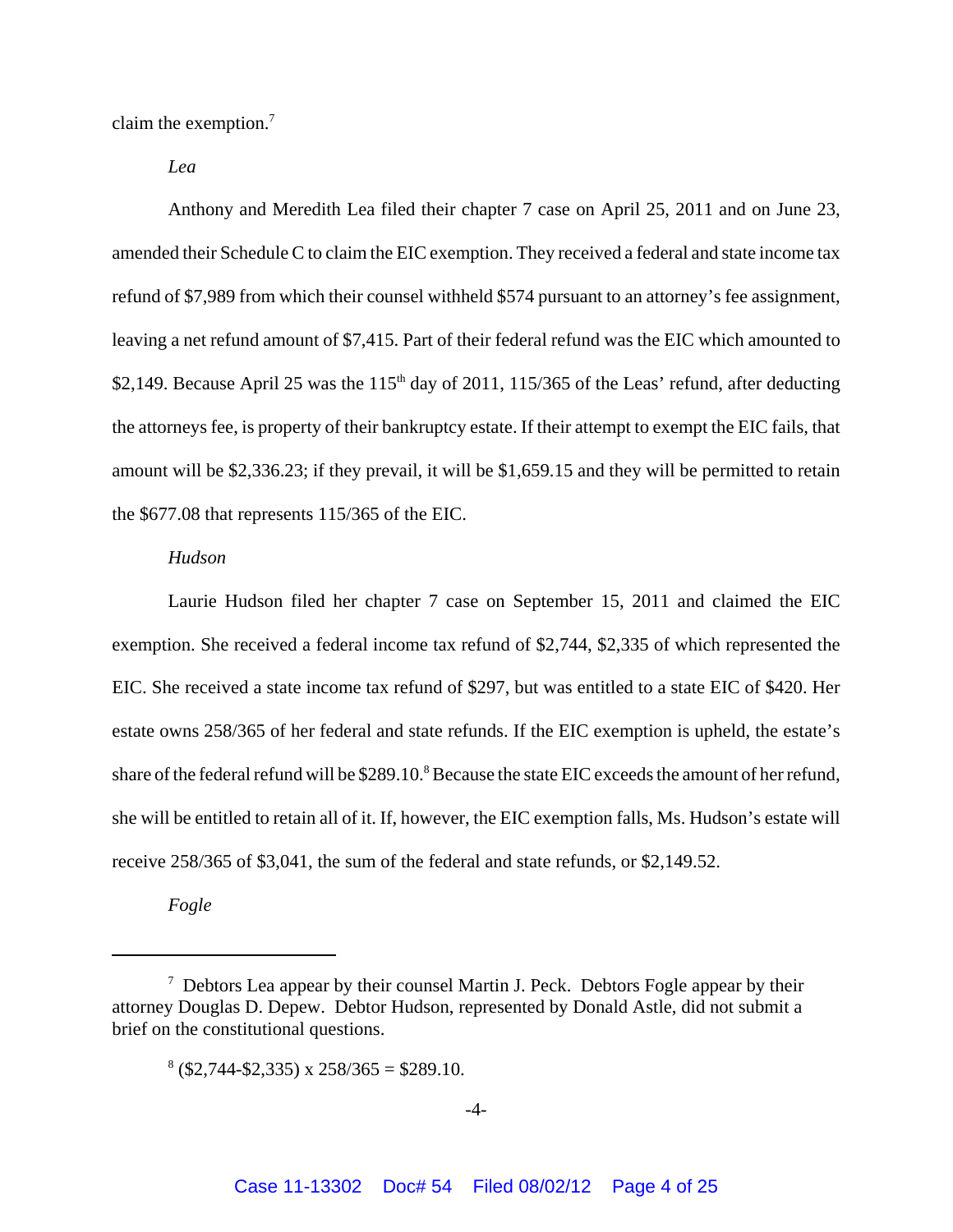Ricky and Jerry Fogle filed their case on October 26, 2011 and exempted their EIC benefit. According to the very brief stipulation filed in that case, they received \$6,052 in federal and state refunds including an EIC of \$2,957.13. I calculate that the estate's share of their non-exempt tax refund is equal to 299/365 of the total amount. If the EIC exemption survives, the estate will receive \$2,535.24;<sup>9</sup> if it doesn't, the estate will get \$4,957.66.<sup>10</sup>

The only legal controversy in these cases is whether the Act and the exemption it offers to bankrupt Kansans is a constitutional enactment of the State. There are no other factual controversies in these three matters.

### *Constitutionality and Exemption Standards*

The determination of whether a state statute is constitutional is a question of law subject to unlimited review.<sup>11</sup> State statutes are presumed to be constitutional and courts resolve all doubts in favor of a statute's validity.<sup>12</sup> Courts are required to interpret a statute in a way that makes it constitutional if a reasonable construction would maintain the legislature's apparent intent.<sup>13</sup>

 $9$  (\$6,052- \$2,957.13) x 299/365.

 $10$  \$6,052 x 299/365.

<sup>11</sup> *Kansas One-Call Sys., Inc. v. State,* 294 Kan. 220, 225, 274 P.3d 625 (2012).

<sup>12</sup> *Id. See also, Ry. Express Agency, Inc. v. Virginia,* 282 U.S. 440, 444, 51 S.Ct. 201, 75 L.Ed 450 (1931); *Eaton v. Jarvis Products Corp.,* 965 F.2d 922 (10th Cir. 1992)*; Phelps v. Hamilton,* 59 F.3d 1058, 1071 (10<sup>th</sup> Cir. 1995) (federal courts apply state rules of statutory construction in interpreting state statute, including the rule that the state statute is to be interpreted to uphold its constitutionality whenever possible); *Rural Water Dist. #2 v. City of Louisburg,* 288 Kan. 811, 817, 207 P.3d 1055 (2009), quoting *Martin v. Kansas Dept. Of Revenue,* 285 Kan. 625, 629-30, 176 P.3d 938 (2008).

<sup>13</sup> *Frisby v. Schultz,* 487 U.S. 474, 483, 108 S.Ct. 2495, 101 L.Ed. 2d 420 (1988) (statutes will be interpreted to avoid constitutional difficulties); *Kansas One-Call Sys., Inc., supra; State* ex rel. Tomasic v. Unified Government of Wyandotte County/Kansas City, Kan., 264 Kan. 293, 300, 955 P. 2d 1136 (1998) (state statutes are not struck down unless infringement of the

-5-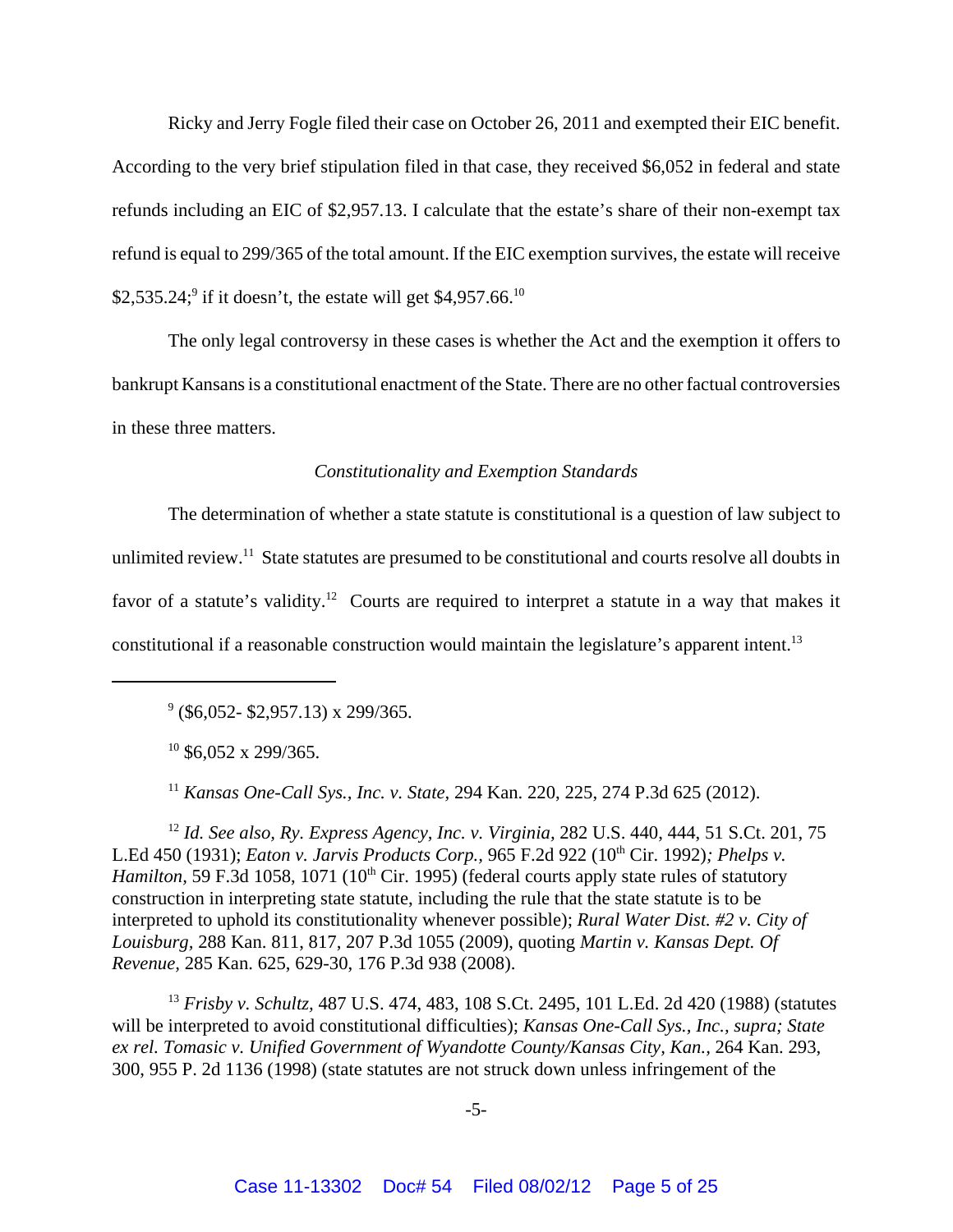Exemption statutes such as the EIC statute at issue here are to be liberally construed in favor of the exemption and to give effect to the statute's beneficent purpose.14 Exemptions claimed by debtors in bankruptcy are presumed valid.<sup>15</sup> As the parties objecting to the claimed EIC exemption and attacking the constitutionality of the EIC exemption statute, the Trustees have the burden of rebutting the presumption of validity.16

#### *Analysis*

Bankruptcy Judge Janice Miller Karlin has already addressed most of the constitutional challenges to the Kansas EIC exemption that are advanced in these three cases in *In re Westby*. 17 She issued a well-reasoned and articulate decision that handily disposed of many of the objections raised by the Trustees in these cases. And, on a related, but not identical exemption issue, this judge has recently addressed the interplay between the Kansas exemptions and the federal domiciliary requirement set out in § 522(b) in rejecting the chapter 13 trustee's objection to a debtor's use of the

15 Fed. R. Bankr. P. 4003(c); *Jenkins v. Hodes (In re Hodes),* 402 F.3d 1005, 1009-10 (10th Cir. 2005); *In re Robinson,* 295 B.R. 147, 152 (10th Cir. B.A.P. 2003).

<sup>16</sup> *See Barrett v. Unified School District 259,* 272 Kan. 250, 255, 32 P.3d 1156 (2001) (describing the burden of the party asserting a statute's unconstitutionality as a "weighty one.").

<sup>17</sup> *In re Westby*, <u>\_\_\_</u> B.R. \_\_\_, 2012 WL 1144412 (Bankr. D. Kan. Apr. 4, 2012). None of the trustee objectors in her case raised the § 549 post-petition transfer argument.

constitution is clear beyond substantial doubt.)*.*

<sup>&</sup>lt;sup>14</sup> In re Carbaugh, 278 B.R. 512, 522 (10<sup>th</sup> Cir. B.A.P. 2002). *See also Schwab v. Reilly*, U.S.  $\ldots$ , 130 S.Ct. 2652, 2667, 177 L.Ed. 2d 234 (2010) (Bankruptcy exemptions are part and parcel of the fundamental bankruptcy concept of a "fresh start."); *In re Mueller,* 71 B.R. 165, 167 (Bankr, D. Kan. 1987), *aff'd* 867 F.2d 568 (10<sup>th</sup> Cir. 1989) (To achieve fresh start, bankruptcy laws provide for debtor to exempt property so he will have "the basic necessities of life and a means to achieve economic rehabilitation" and therefore exemption laws are construed liberally in favor of exemption.)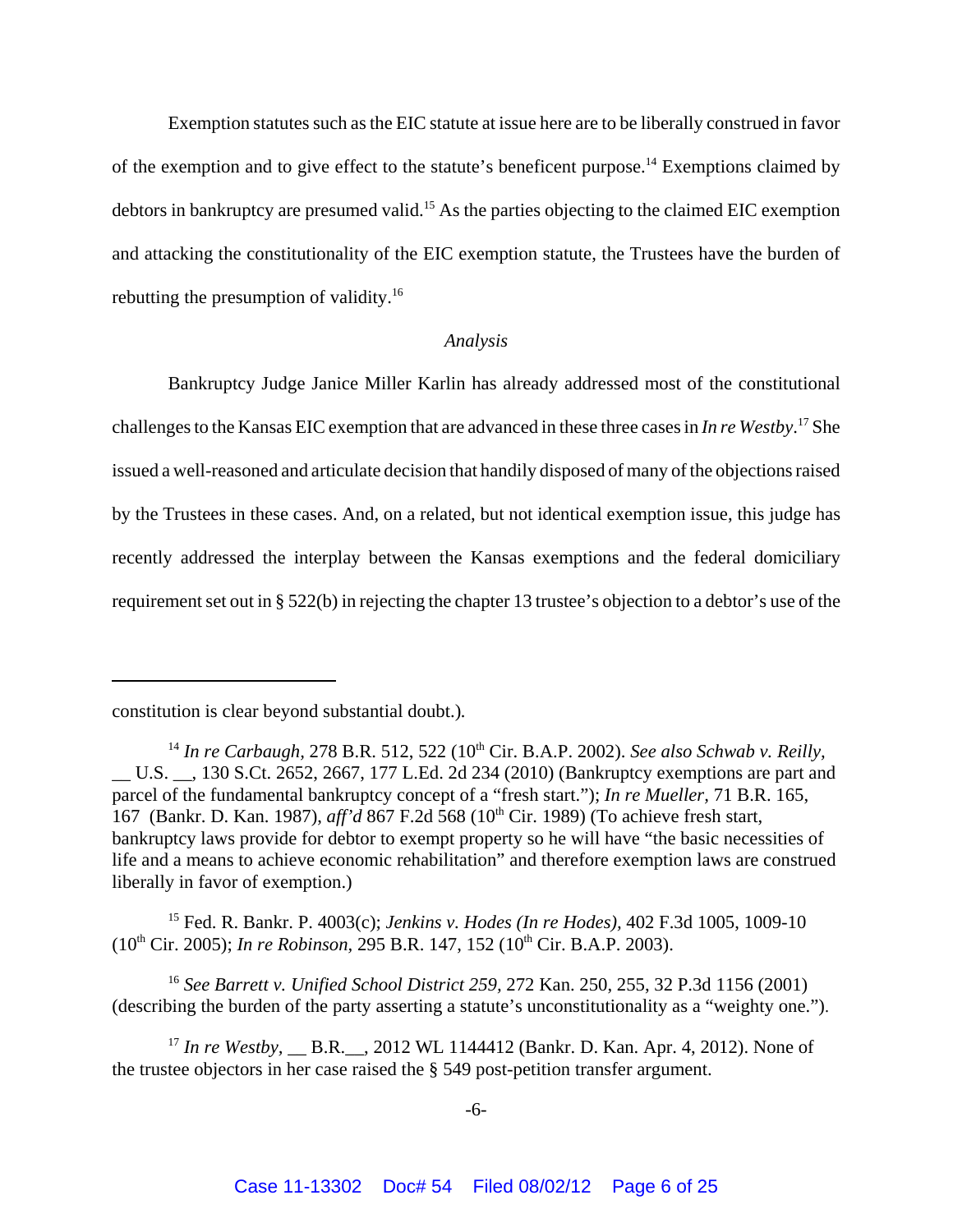federal exemptions that was based on preemption.<sup>18</sup> Both Judge Karlin and I agree that when Congress allowed the states to opt out of the usage of the federal exemptions in § 522(b), it implicitly recognized that different states would place varying limitations on their citizens' rights to exempt property from execution.

#### **A. The Earned Income Credit**

The EIC is a refundable tax credit.<sup>19</sup> As the Tenth Circuit noted in *In re Montgomery*, an individual's tax credits are applied to tax owed for a taxable year and if they exceed the amount of tax owed, they are considered an overpayment that is refunded.<sup>20</sup> So, whether an individual has actually paid in withholdings or not, she is entitled to receive the excess credit as if she had. The EIC "was enacted to reduce the disincentive to work caused by the imposition of Social Security taxes on earned income (welfare payments are not similarly taxed), to stimulate the economy by funneling funds to persons likely to spend the money immediately, and to provide relief for low-income families hurt by rising food and energy prices."21 As the Tenth Circuit Bankruptcy Appellate Panel has noted, "the EIC benefits low-income married couples and heads of households with qualifying

<sup>20</sup> *In re Montgomery*, 224 F.3d 1193, 1194 (10<sup>th</sup> Cir. 2000).

<sup>18</sup> *In re Long,* 470 B.R. 186 (Bankr. D. Kan. May 7, 2012).

<sup>19</sup> *See* 26 U.S.C. § 32; *Sorenson v. Sec'y of Treasury of U.S.,* 475 U.S. 851, 854-55, 106 S.Ct. 1600, 89 L.Ed. 2d 855 (1986) (distinguishing and explaining EIC's refundable feature from certain other tax credits); *In re Dickerson*, 227 B.R. 742, 745 (10<sup>th</sup> Cir. BAP 1998) (noting EIC treated as an overpayment of tax); *In re Westby,* 2012 WL 1144412 at \*1 for Judge Karlin's excellent and concise description of the EIC.

<sup>21</sup> *Sorenson v. Sec'y of the Treasury*, 475 U.S. at 864. *See In re James,* 406 F.3d 1340  $(11<sup>th</sup> Cir. 2005)$  (holding that EIC qualified as "public assistance" that could be claimed exempt under Alabama's exemption law for public assistance).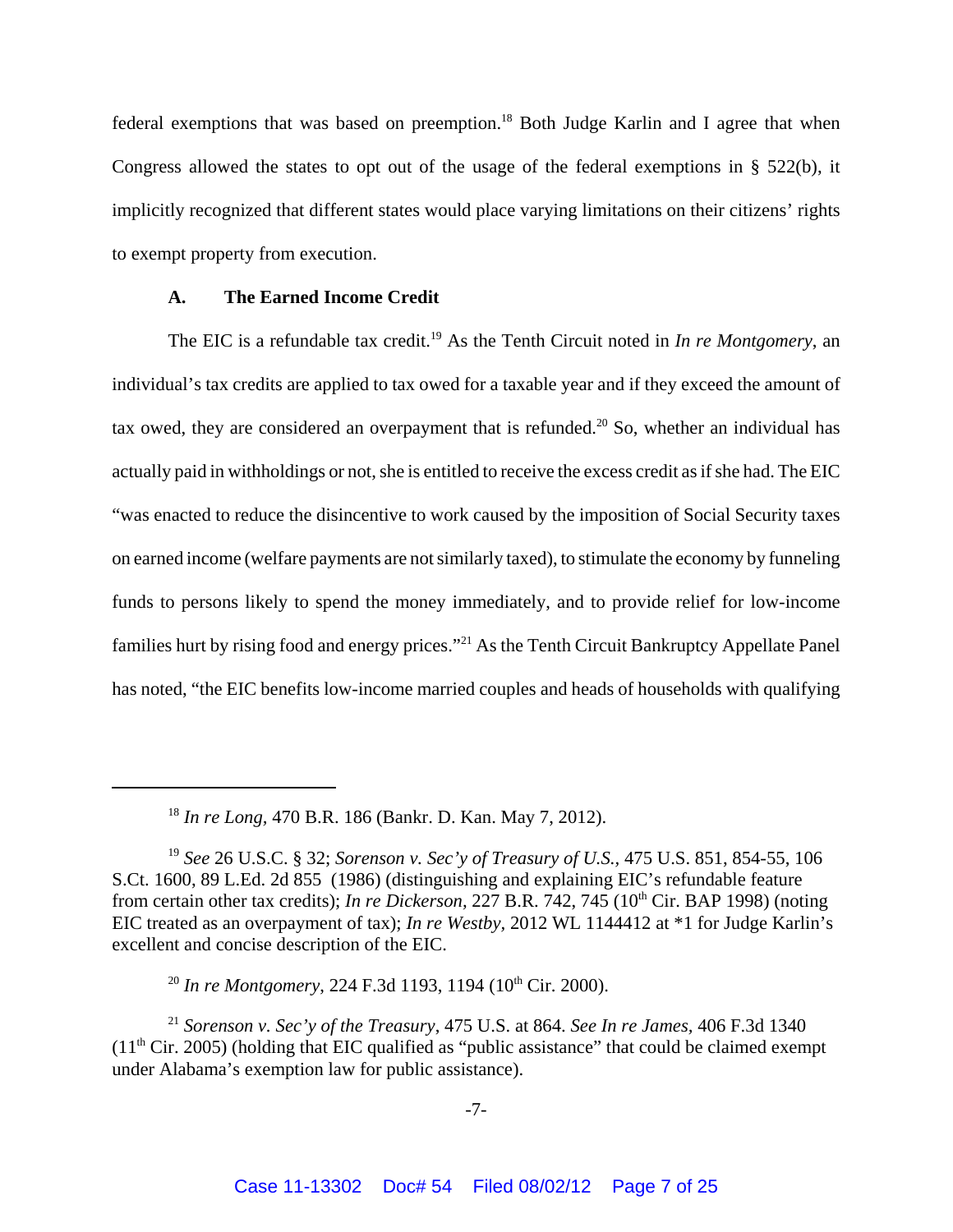dependent children."22 The state's EIC is computed as a percentage of the federal EIC, currently set at 18 per cent. $23$ 

## **B. The Kansas EIC Exemption**

KAN. STAT. ANN. § 60-2315 (2011 Supp.) provides:

An individual debtor under the federal bankruptcy reform act of 1978 (11 U.S.C. § 101 et seq.), may exempt *the debtor's right to receive tax credits* allowed pursuant to section 32 of the federal internal revenue code of 1986, as amended, and K.S.A. 79-32,205, and amendments thereto [the Earned Income Credit or EIC]. An exemption pursuant to this section shall not exceed the maximum credit allowed to the debtor under section 32 of the federal internal revenue code of 1986, as amended, for one tax year. Nothing in this section shall be construed to limit the right of offset, attachment or other process with respect to the earned income tax credit for the payment of child support or spousal maintenance.<sup>24</sup>

Thus, a Kansas debtor may exempt the right to receive the EIC portion of his or her tax refunds for one tax year, presumably a year preceding or in which the debtor files his case. A Kansas resident not filing a bankruptcy case may not claim this exemption and that is the seed of the Trustees' discontent. The Trustees believe that "bankruptcy-specific" exemptions improperly invade the province of Congress to establish uniform bankruptcy laws and violate the Supremacy Clause by venturing into an area that congressional action has preempted. They also complain that four different bankruptcy code sections are in direct conflict with the Act and finally argue that because the Act by its terms applies to debtors "under the federal bankruptcy reform act of 1978 (11 U.S.C. § 101 et seq.)," it does not apply to the Bankruptcy Code as amended by the BAPCPA in 2005. None of these arguments prevails.

<sup>&</sup>lt;sup>22</sup> In re Crowson, 431 B.R. 484, 492 ( $10^{th}$  Cir. BAP 2010).

<sup>&</sup>lt;sup>23</sup> KAN. STAT. ANN. § 79-32,205 (2011 Supp.).

 $24$  KAN. STAT. ANN. § 60-2315, emphasis added.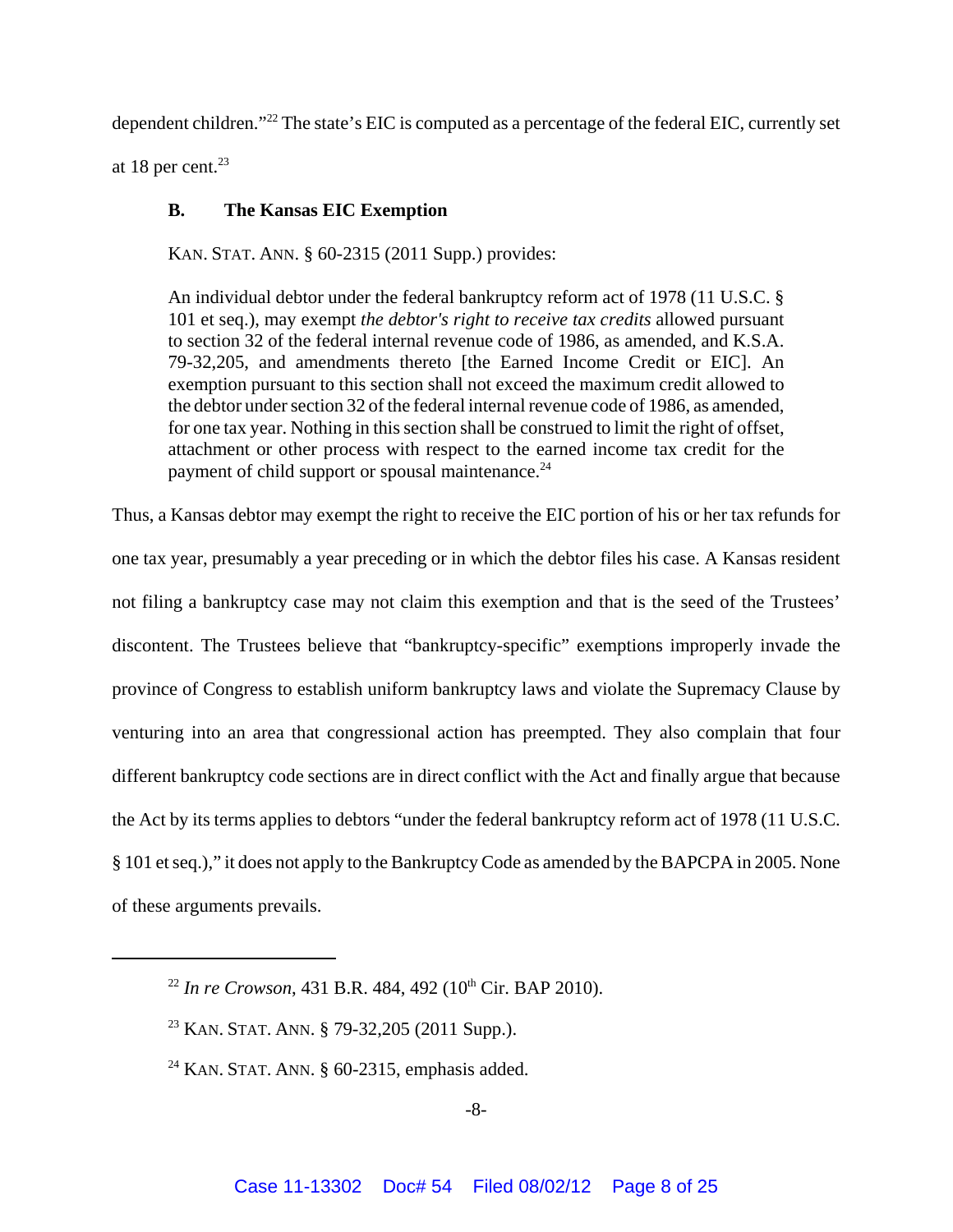## **C. The Bankruptcy (Uniformity) Clause**

Article I of the United States Constitution reserves to Congress the duty to make uniform laws on the subjects of bankruptcy and naturalization.<sup>25</sup> Until Congress began to enact bankruptcy statutes, the states were free to provide their own insolvency systems, but once Congress exercised this reserved power, the states' separate bankruptcy provisions were swept aside. The Bankruptcy Clause requires Congress to provide federal procedural uniformity, but does not necessarily require that the effect of bankruptcy exemptions will be uniform from state to state so long as those exemptions are uniform *within* a state. The Supreme Court has held that bankruptcy always recognizes differential state law outcomes because it relies heavily on the states' property laws.<sup>26</sup> Indeed, state law exemptions have long been recognized as necessarily and permissibly varying from state to state.<sup>27</sup> The Bankruptcy Code expressly recognizes different states' exemptions by allowing debtors to choose between the federal exemptions in § 522(d) and state law exemptions or

<sup>&</sup>lt;sup>25</sup> U.S. CONST. art. I, § 8, cl. 4.

<sup>26</sup> *Butner v. United States,* 440 U.S. 48, 54-55, 99 S.Ct. 914, 59 L.Ed. 2d 136 (1979) (In bankruptcy, the creation and determination of property rights in assets of a bankrupt's estate are generally determined by state law.). *See also, Stellwagen v. Clum,* 245 U.S. 605, 613, 38 S.Ct. 215, 62 L.Ed. 507 (1918) ("Notwithstanding this requirement as to uniformity the bankruptcy acts of Congress may recognize the laws of the state in certain particulars, although such recognition may lead to different results in different states."); *Hanover Nat'l Bank v. Moyses,* 186 U.S. 181, 22 S.Ct. 857, 46 L.Ed. 1113 (1902) (concluding that the Bankruptcy Act of 1898, permitting debtors to choose state law exemptions in force at the time of their bankruptcy petition, did not violate the uniformity requirement under the Bankruptcy Clause; the general operation of the law is uniform although it may result in certain particulars differently in different states).

<sup>27</sup> *Stellwagen,* 245 U.S. at 234: "For example, the Bankruptcy Act recognizes and enforces the laws of the states affecting dower, exemptions, the validity of mortgages, . . . and the like. Such recognition in the application of state laws does not affect the constitutionality of the Bankruptcy Act, although in these particulars the operation of the Act is not alike in all the states."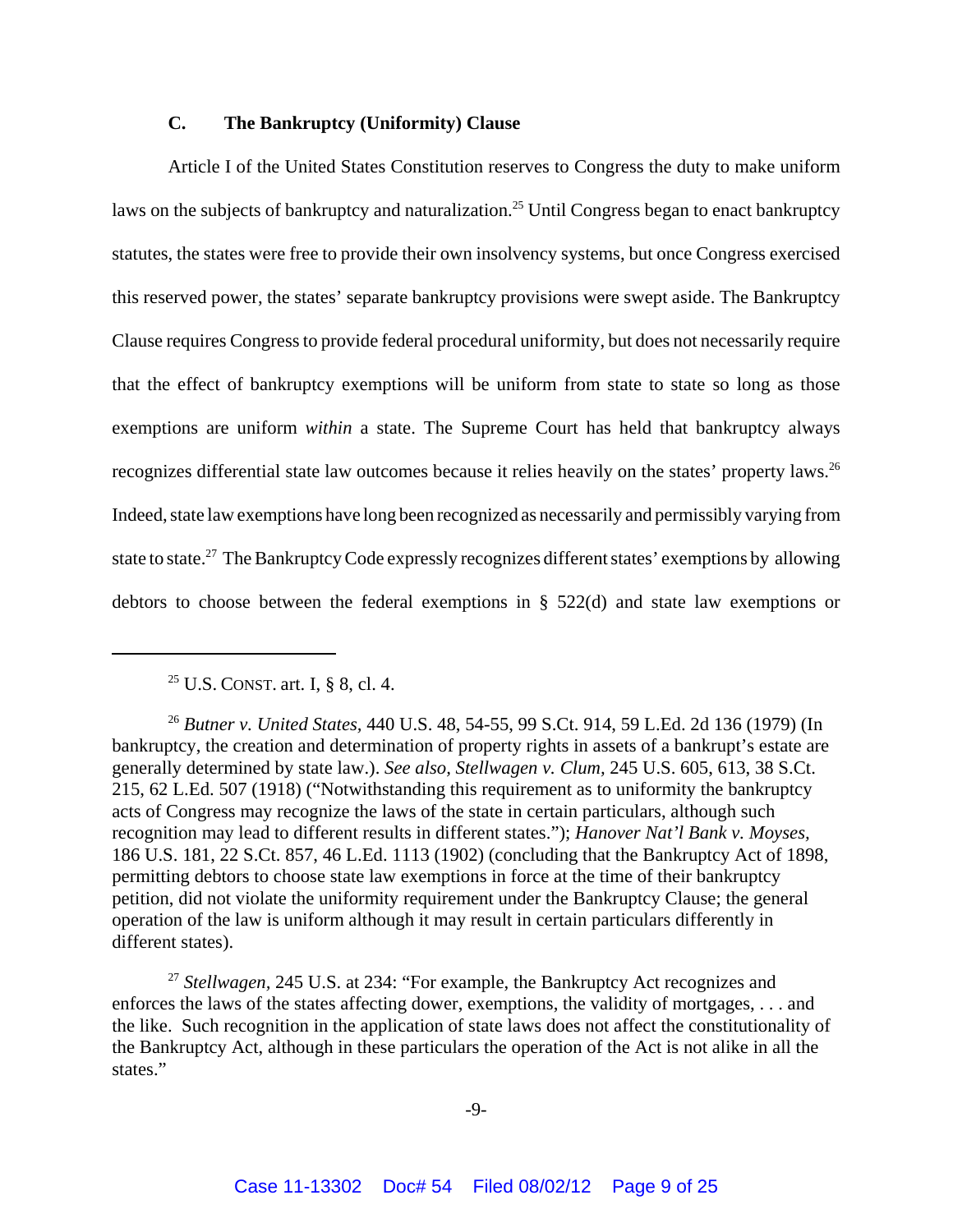permitting states to opt out of the federal law's exemption scheme, forcing their residents to rely solely on their state's exemptions.<sup>28</sup> Thus, exemptions taken by debtors in different states may vary substantially. Kansas has opted out of the federal exemption scheme.<sup>29</sup>

Courts across the country have addressed whether state law bankruptcy-specific exemptions violate the Bankruptcy Clause. Some have held such bankruptcy-specific exemptions unconstitutional.<sup>30</sup> Others have upheld state law bankruptcy-specific exemptions.<sup>31</sup> The leading case finding bankruptcy-specific exemptions to be unconstitutional as a violation of the Bankruptcy Clause is *In re Schafer*, where the Sixth Circuit Bankruptcy Appellate Panel held a Michigan statute that allowed bankruptcy debtors to take a \$35,000 homestead exemption instead of the state's \$3,500

 $28 \text{ } \frac{\text{}}{\text{}}$  \$ 522(b)(2).

<sup>29</sup> KAN. STAT. ANN. § 60-2312(a) (2005).

 $30$  *See In re Schafer*, 455 B.R. 590 ( $6<sup>th</sup>$  Cir. B.A.P. 2011) (Michigan homestead exemption that is more favorable for bankruptcy debtors than nonbankruptcy debtors held unconstitutional under Bankruptcy Clause; uniformity requirement of Bankruptcy Clause mandates geographic uniformity, thus requiring all residents of state, whether in bankruptcy or not, be treated the same); *In re Reynolds,* 24 B.R. 344 (Bankr. S.D. Ohio 1982) (Ohio's bankruptcy-specific exemption statute violated the Bankruptcy Clause); *In re Mata,* 115 B.R. 288 (Bankr. D. Colo. 1990) (Colorado bankruptcy-only exemption violated uniformity requirement).

<sup>31</sup> *See In re Kulp*, 949 F.2d 1106, 1109 n. 3 ( $10^{th}$  Cir. 1991) (Colorado's bankruptcyspecific exemption of 75 per cent of IRAs did not violate the Uniformity Clause); *In re Applebaum,* 422 B.R. 684 (9th Cir. B.A.P. 2009) (California's bankruptcy-specific exemptions did not violate the Uniformity Clause); *In re Cross,* 255 B.R. 25 (Bankr. N.D. Ind. 2000) (Indiana's bankruptcy-specific exemption of real property held as tenants by the entireties does not violate the Uniformity Clause; Uniformity Clause is not a restriction upon the states); *In re Shumaker,* 124 B.R. 820 (Bankr. D. Mont. 1991) (Montana's bankruptcy-specific exemption of IRAs for bankruptcy debtors did not violate the doctrine of geographic uniformity). *See also Sheehan v. Peveich,* 574 F.3d 248, 252 (4th Cir. 2009), *cert. denied* 130 S.Ct. 1066 (2010) (noting that Congress did not restrict its authority delegated to the states by requiring state law exemptions apply equally to bankrupt debtors and non-bankruptcy debtors)

-10-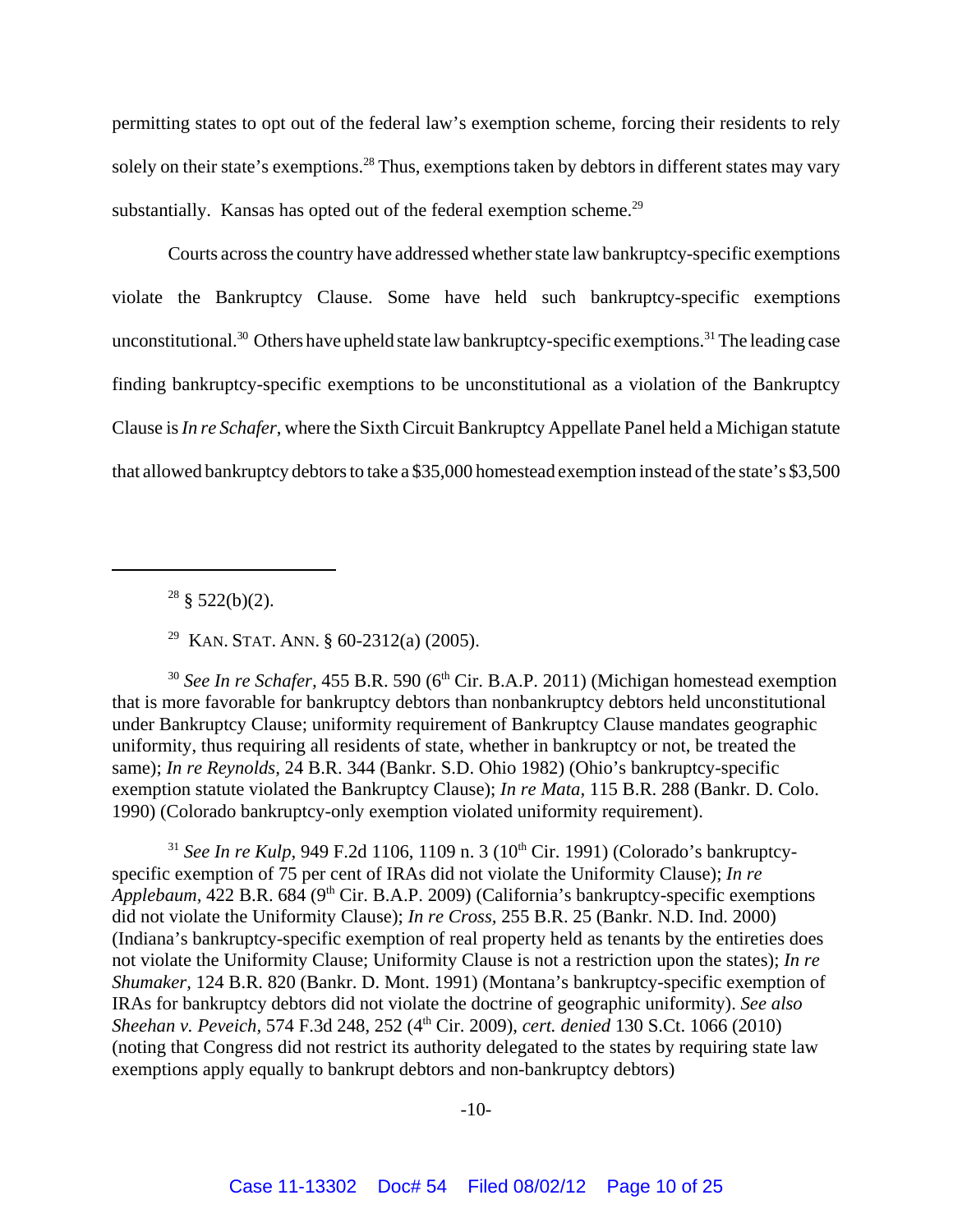exemption for general debtors to have invaded the province of Congress.<sup>32</sup> Unlike Kansans, Michigan debtors may opt for the federal or state exemptions. Following Sixth Circuit authority holding that when the states adopted the Constitution they ceded the right to legislate in the area of bankruptcy,<sup>33</sup> the *Schafer* court concluded that the states may preclude the use of the federal exemptions as provided by  $\S$  522(b)(2), but that the states may not create bankruptcy-only exemptions. It suggested that those states who attempt to do so "conflate" the debtor's right to claim an exemption with the state's right to legislate in an area preserved to the federal government – specifically to legislate concerning bankruptcy.<sup>34</sup> In other words, when a state enacts a bankruptcyonly statute, it is actually making bankruptcy law, invading Congress's bankruptcy power. But by that logic, any opt-out state amending an exemption provision that is carried into bankruptcy by dint of § 522(b)(2) is engaging in the same proscribed conduct. Where do we draw the line?

The *Schafer* court also concluded that Michigan's bankruptcy homestead exemption was geographically non-uniform despite long-standing Supreme Court precedent that allows Congress to "give effect to the allowance of exemptions prescribed by state law without violating the uniformity requirement."35 As the Supreme Court held in *Hanover Nat'l Bank v. Moyses*, the Constitution requires geographic uniformity rather than personal uniformity. Geographic uniformity

 $32$  455 B.R. 590, 605-06 (6<sup>th</sup> Cir. B.A.P. 2011).

<sup>33</sup> *Hood v. Tenn. Student Assist. Corp. (In re Hood)*, 319 F.3d 755 (6th Cir.2003), *aff'd*, 541 U.S. 440, 124 S.Ct. 1905, 158 L.Ed.2d 764 (2004).

 $34$  455 B.R. at 604.

<sup>35</sup> *Id.* at 605, citing *Ry. Labor Execs. Ass'n v. Gibbons*, 455 U.S. 457, 469, 102 S.Ct. 1169, 1176, 71 L.Ed.2d 335 (1982) (citing *Hanover Nat'l Bank v. Moyses*, 186 U.S. at 189-90). *See also Stellwagen v. Clum*, 245 U.S. 605, 613 (1918) (holding that a bankruptcy law may be uniform and yet "recognize the laws of the state in certain particulars, although such recognition may lead to different results in different states.").

-11-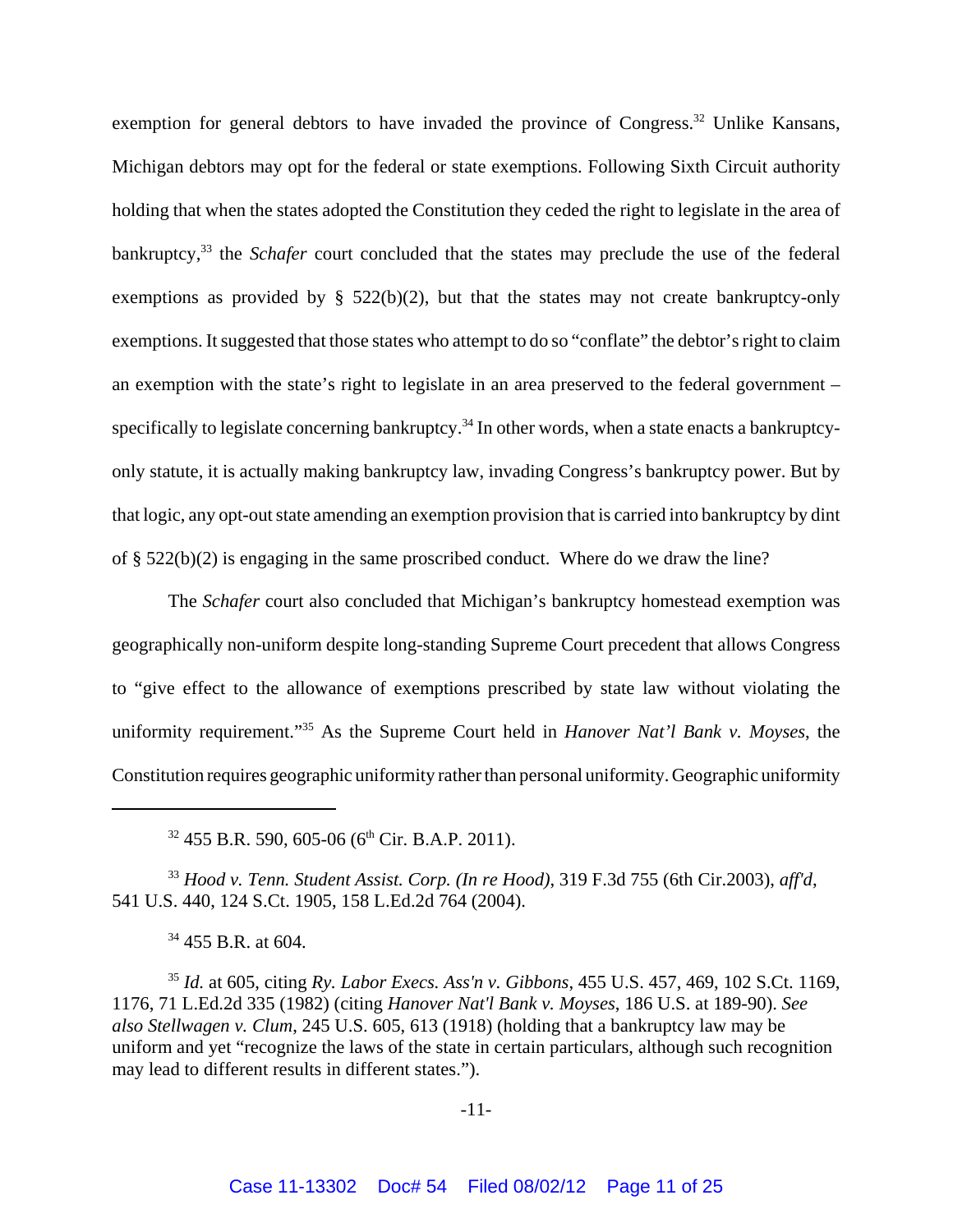is satisfied when "the trustee takes in each state whatever would have been available to the creditor if the bankrupt law had not passed."36 The *Schafer* court concluded that, in Michigan, a trustee would not "take . . . whatever would have been available" without bankruptcy.

While that passage from *Hanover* may have force in the context of the Michigan statue, we cannot blindly apply it here for several reasons. First, *Hanover* arose as a challenge to the constitutionality of a federal statute, the Bankruptcy Act of 1898. Section 6 of the Bankruptcy Act provided that bankrupts were entitled to the allowance of "exemptions which are prescribed by the state laws in force at the time of the filing of the petition . . . .<sup>37</sup> The 1898 Act contained no opt-out provision; in the absence of section 6, Act bankrupts would have had no exemptions at all. By contrast, the Bankruptcy Reform Act of 1978 included not only a comprehensive federal exemption scheme, but also a way for states to opt for their own scheme, suggesting that Congress intended to balance debtors' freedom to choose a potentially more liberal federal exemption scheme with deference to the several states' discrete preferences concerning what their resident debtors could keep and what creditors could get.

Second, it is by no means clear that a Kansas creditor of a non-bankrupt debtor would receive any more of the EIC benefit than would a trustee. All that KAN. STAT. ANN. § 60-2315 exempts is the "right to receive tax credits." A creditor of a non-bankrupt Kansas debtor could only attach the proceeds of the EIC in the hands of the debtor once she had received them. That creditor could not, for instance, garnish the funds in the hands of the Internal Revenue Service or the Kansas Department of Revenue because those entities are authorized by statute to only pay refunds to the

<sup>36</sup> *Hanover,* 186 U.S. at 190.

 $37$  11 U.S.C. § 6 (1898).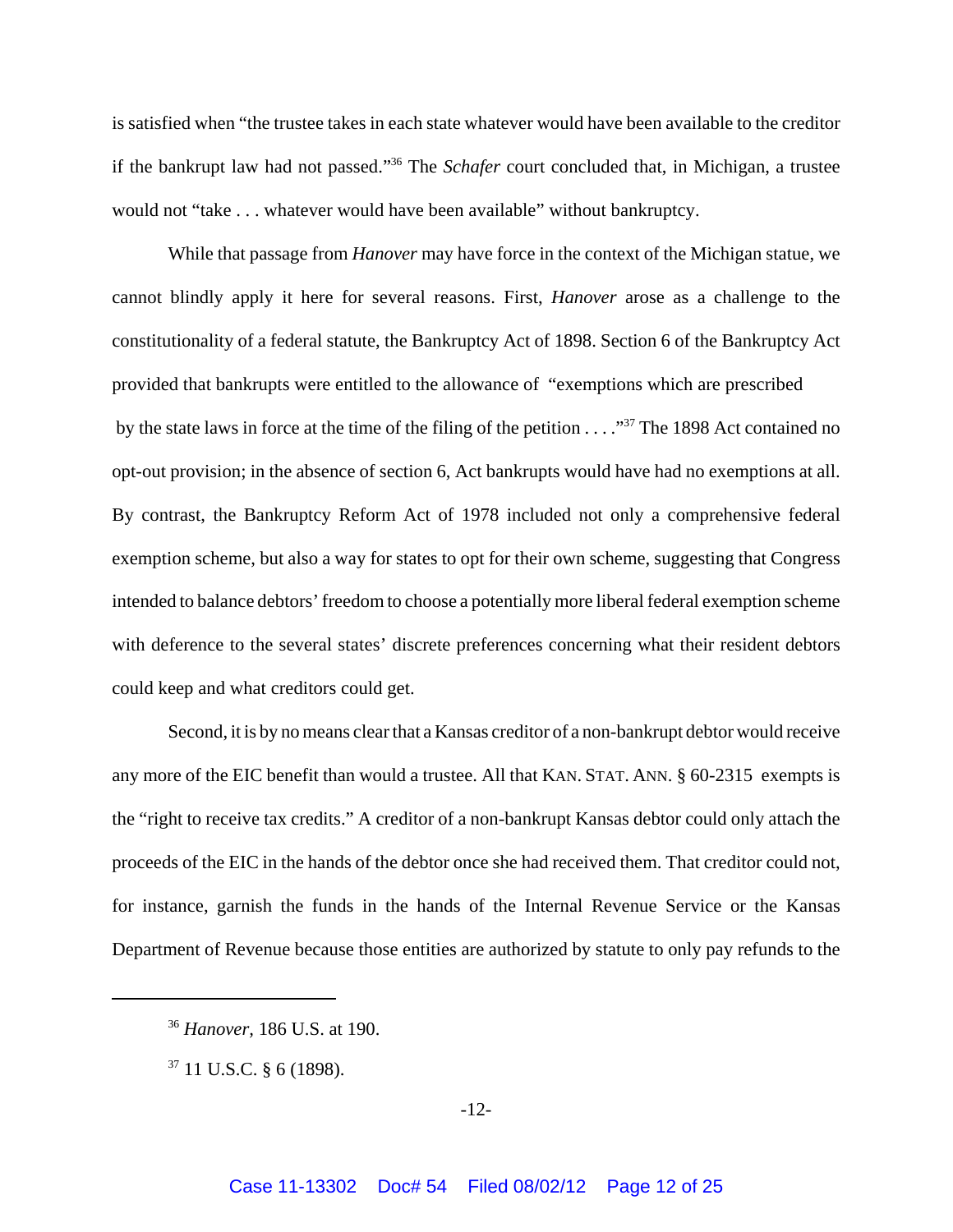taxpayer, not to creditors.38 Thus, unlike the Michigan trustee in *Schafer*, these Trustees will receive exactly what a creditor outside bankruptcy in Kansas would receive from the debtor's "right to receive" the EIC: nothing. Geographical uniformity as articulated in *Hanover* is thus served.

Third and perhaps most important, the uniformity requirement is a limitation on congressional power, not that of the states. In *In re Applebaum*, the Ninth Circuit Bankruptcy Appellate Panel concluded that the uniformity provision in the Bankruptcy Clause is not a limitation on the states, but on Congress. "It is an affirmative limitation or restriction upon Congress's power, not a limitation on the states."39 Thus, when Congress enacts bankruptcy laws, they must be uniform in effect. As noted above, *Hanover* concluded that geographical uniformity was achieved even where the Bankruptcy Act's recognition of different states' exemption schemes might result in different outcomes from state to state. That a state's law results in varying effects on a state's citizens is not enough to invalidate it as long as the law in question does not conflict with Federal  $law<sup>40</sup>$ 

None of the circuit courts of appeal has found a bankruptcy-specific exemption to be nonuniform and therefore unconstitutional, but the one circuit court to have considered the issue, the Tenth Circuit, upheld a bankruptcy-specific law.41 In *In re Kulp*, the Tenth Circuit concluded that

<sup>38</sup> *See Brockelman v. Brockelman,* 478 F.Supp. 141 (D. Kan. 1979) (creditor's garnishment of tax refund in hands of IRS was barred by sovereign immunity, citing *Buchanan v. Alexander,* 45 U.S. (4 How.) 20, 11 L.Ed 857 (1846)); 26 U.S.C. § 6402; KAN. STAT. ANN. §§ 75-6204, -6203, -6216 and 79-3233j (2011 Supp.).

<sup>39 422</sup> B.R. 684 (9th Cir. B.A.P. 2009), quoting *Ry. Labor Executives' Ass'n v. Gibbons*, 455 U.S. 457, 459 (1982). *See also Cross,* 255 B.R. at 31.

<sup>40</sup> *In re Shumaker,* 124 B.R. 820, 826 (Bankr.D. Mont. 1991).

<sup>&</sup>lt;sup>41</sup> *In re Kulp*, 949 F.2d at 1109 n. 3 (10<sup>th</sup> Cir. 1991).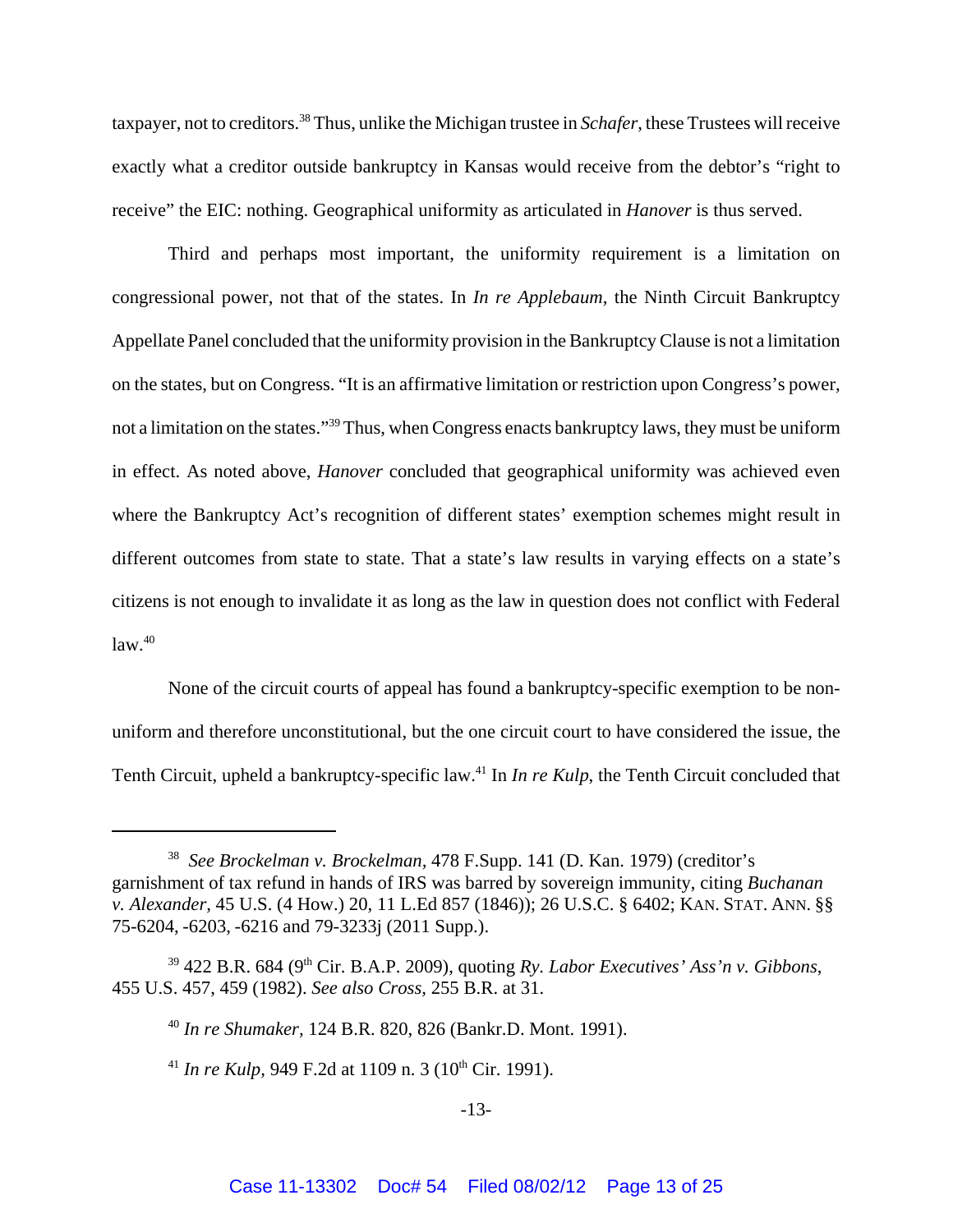a Colorado statute that exempted the avails of individual retirement accounts for debtors in bankruptcy was enforceable.<sup>42</sup> In a footnote disposing of the trustee's uniformity argument, that court stated that the trustee's uniformity objection "confuse[d] the geographical uniformity doctrine with the well-established principle that states may pass laws which do not conflict with the federal scheme" and concluded that there was no conflict in this case "because 11 U.S.C. § 522 expressly delegates to states the power to create bankruptcy exemptions."43 That this expression of the Tenth Circuit's view only appears in a footnote is no reason to discount it as persuasive, if not binding, authority on how to apply the Bankruptcy Clause in these cases.

In short, I agree that *Schafer* is correct to recognize the difference between 522(b)'s permitting a state to opt out and inviting it to draft laws that conflict with federal law, but disagree that this means that a state may never enact a statute that only takes effect in bankruptcy, provided it does not otherwise conflict with the federal scheme. The Tenth Circuit drew this distinction in *Kulp*. The Kansas EIC exemption does not offend the Bankruptcy Clause.

## **D. The Supremacy Clause**

Article VI of our Constitution provides that the "Laws of the United States" that are made "in Pursuance of the Constitution . . . shall be the supreme Law of the Land" notwithstanding any law enacted by a state.<sup>44</sup> The Trustees claim that the enactment by the Kansas legislature of an exemption that is only effective in a bankruptcy case is pre-empted by the Congress having already enacted a comprehensive bankruptcy scheme in the Code. There are three types of preemption: that

<sup>42 949</sup> F.2d 1106 (10th Cir. 1991).

<sup>43</sup> *Id.* at 1109 n 3.

 $44$  U.S. CONST. art. VI, cl. 2.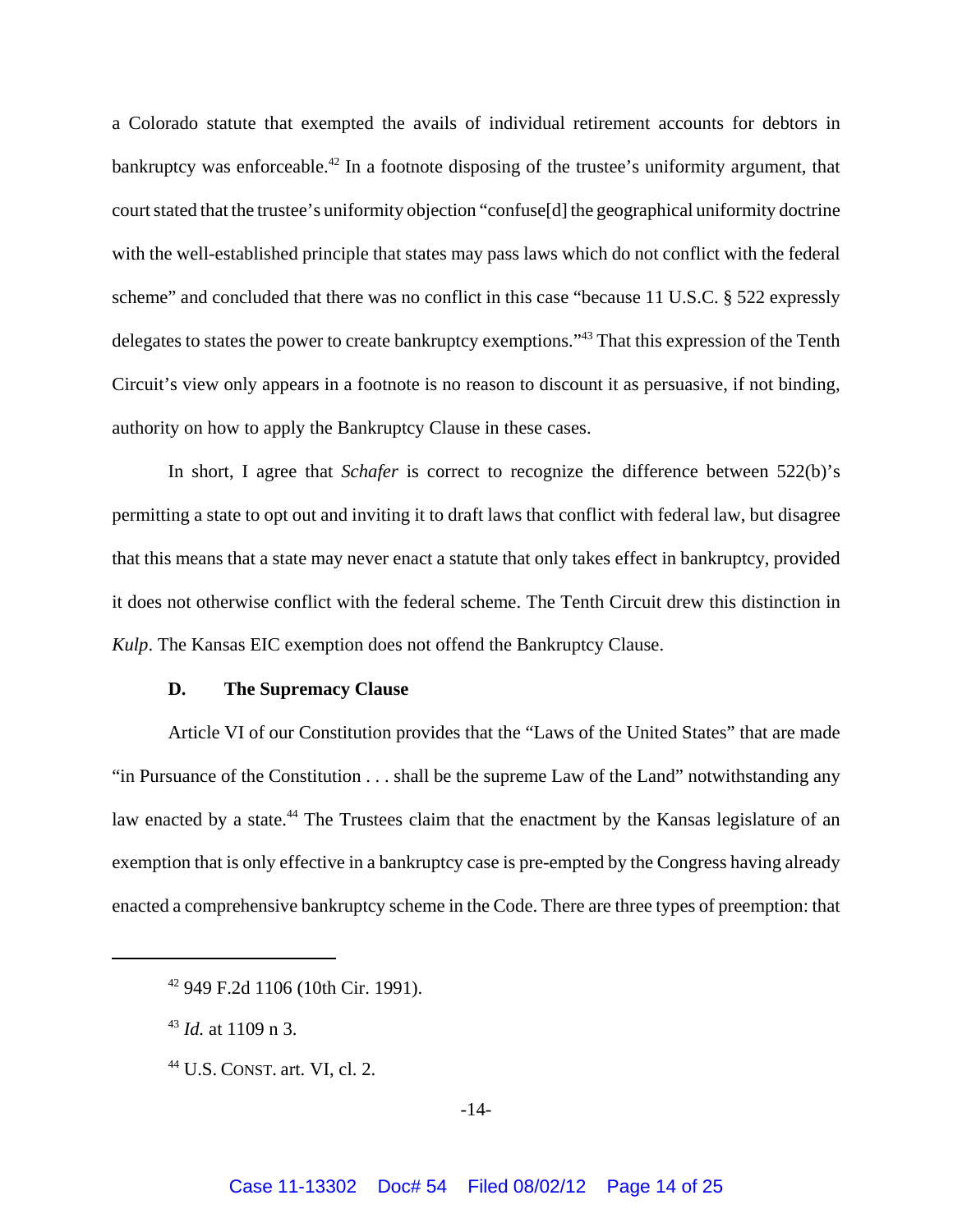which is express in federal law; that which is implied from Congress having occupied the field in which the challenged legislation works; and that which results from a state's enactment conflicting with federal law.<sup>45</sup>

#### 1. Express Preemption

Nothing in the Bankruptcy Code expressly preempts the enactment of state-specific exemption provisions. In fact, the existence of Bankruptcy Code § 522(b) which operates to allow states to not only enact their own exemptions, but also forces their residents to use them, strongly compels the conclusion against express preemption of statutes like the Act.<sup>46</sup>

# 2. Implied Preemption - Occupying the Field

Nor can we say that Congress has preempted the field of exemptions. Again, Congress's express invitation to the states to mandate the use of their own exemption provisions in bankruptcy makes it hard to conclude that Congress intended to occupy the field in this area. Rather, Congress acted to incorporate state property and exemption law into the bankruptcy process, as the Supreme Court has repeatedly held for over 100 years.

Congress clearly knows how to limit or restrict state law exemptions in bankruptcy cases. As an example, when it enacted the Bankruptcy Abuse Prevention and Consumer Protection Act of 2005, Congress imposed restrictions on the value of homestead exemptions in § 522(o) and (p) that specifically apply to debtors claiming state law exemptions. $47$  If their conditions are met,

<sup>45</sup> *See Westby,* 2012 WL 1144412 at \*11-12 for Judge Karlin's discussion of preemption doctrines.

<sup>46</sup> *See Kulp,* 949 F.2d at 1109 n. 3 (noting that Colorado's bankruptcy-only exemption at issue in *In re Mata,* does not conflict with federal bankruptcy law because § 522 "expressly delegates to states the power to create bankruptcy exemptions.")

<sup>&</sup>lt;sup>47</sup> *See* § 522(b)(3)(A).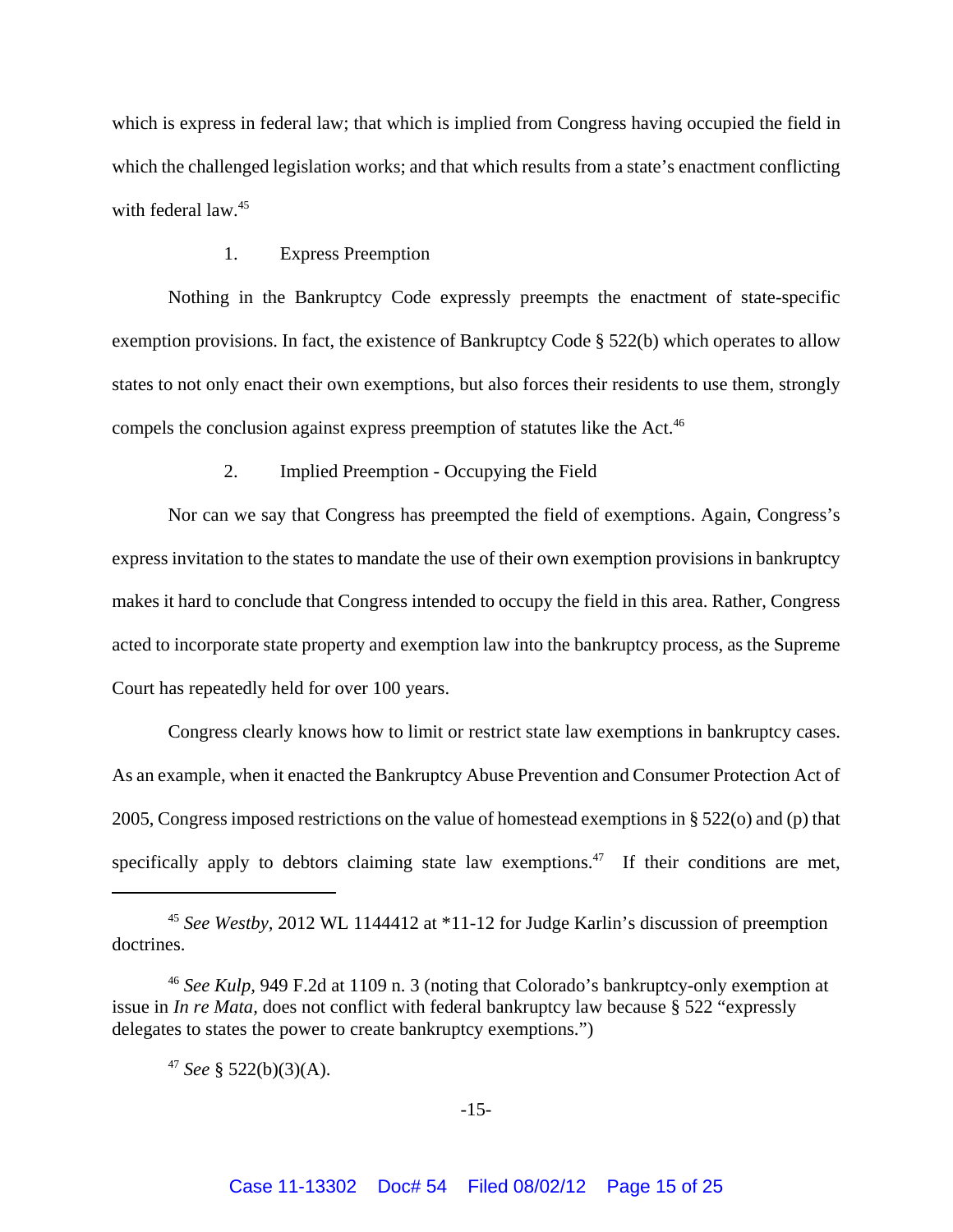subsections (o) and (p) cap the amount of the homestead exemption a Kansas bankruptcy debtor may claim; a non-bankrupt Kansas debtor enjoys an unlimited homestead exemption. The 2005 law also imposed domiciliary requirements on debtors seeking to exempt property under state law.<sup>48</sup> The effect of the domicile criteria in §  $522(b)(3)(A)$  is not different from that of the bankruptcy-only EIC exemption. If a Kansas bankruptcy debtor has not resided in the state for the 740 days preceding the petition date he is ineligible to claim the Kansas exemptions, but a non-bankrupt Kansas debtor of shorter duration will qualify for those exemptions as will a Kansas debtor in bankruptcy who has lived in the state his entire life. The operation of the domiciliary requirements thus results in two Kansas bankruptcy debtors being treated differently, based upon the length of time they have resided in the state. It also may result in a Kansas nonbankruptcy debtor being able to claim Kansas exemptions while a Kansas bankruptcy debtor may not. Other than subsections (o) and (p), and the domicile requirements, Congress has not limited state law exemptions.49 The Kansas EIC exemption does not conflict with these federal restrictions.

3. Conflict Preemption - The Act's Alleged Conflicts with the Bankruptcy Code The Trustees also argue that the state EIC exemption statute actually conflicts with federal law and, in particular, with certain provisions of the Bankruptcy Code. None of these arguments is persuasive. Conflict preemption exists when it is impossible to comply with both the state law

<sup>48</sup> *Id.*

<sup>49</sup> *See also Sheehan v. Peveich,* 574 F.3d 248, 252 (4th Cir. 2009), *cert. denied* 130 S. Ct. 1066 (2010) (West Virginia's bankruptcy only exemption scheme did not conflict with federal law where section 522(b)(1) expressly and concurrently authorizes state law exemptions in bankruptcy; Congress did not restrict this authority delegated to the states by requiring state exemptions apply equally to bankruptcy and non-bankruptcy cases).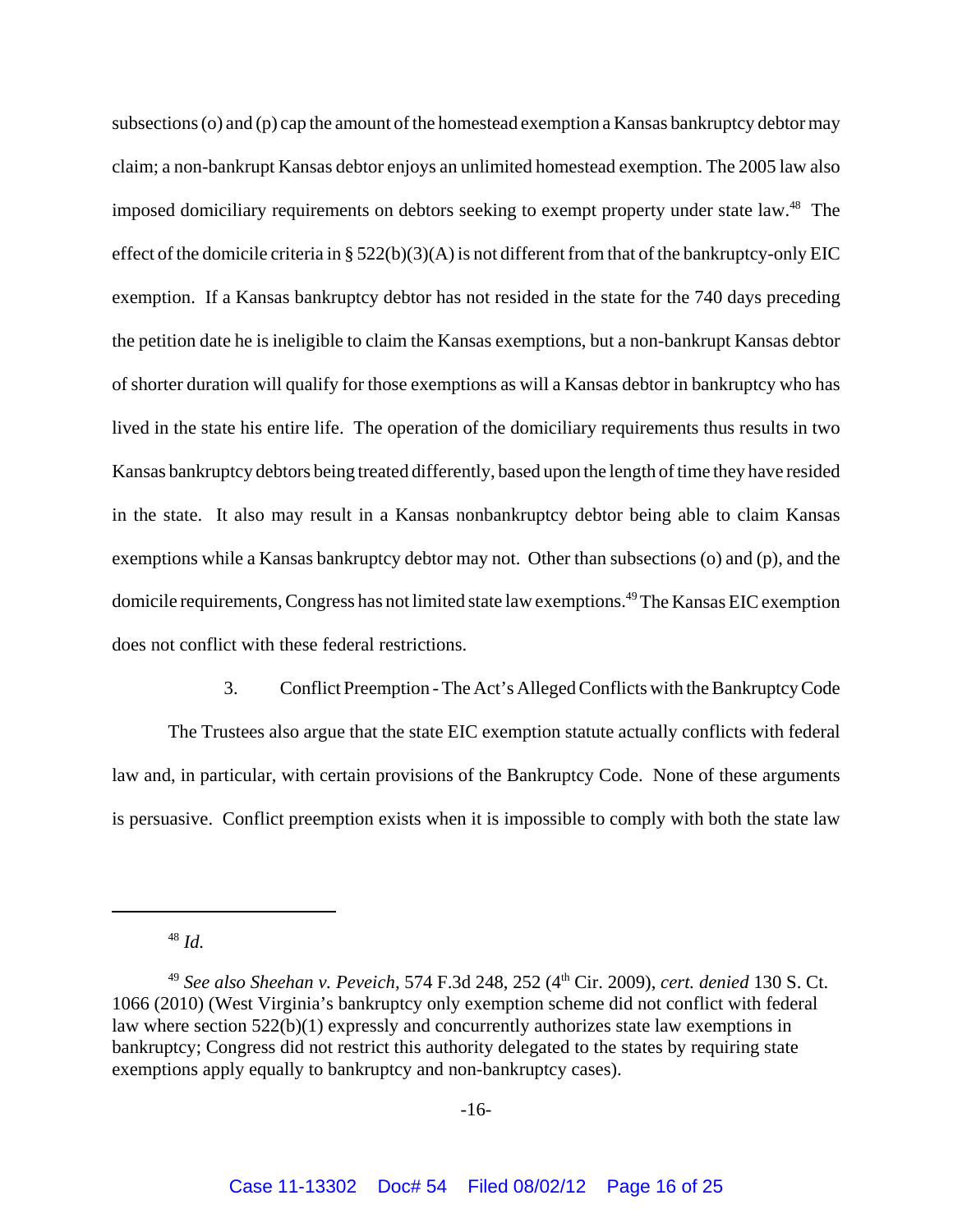and the federal law.<sup>50</sup> Absent that, the state law must frustrate or present an obstacle, rather than impose a "modest impediment," to the objectives of the federal law.<sup>51</sup>

a. Section  $541(c)(1)(B)$  - Property of the Estate

First, the Trustees argue that  $\S 541(c)(1)(B)$  invalidates the Act. That subsection provides that an interest of the debtor becomes property of the estate at filing notwithstanding any nonbankruptcy law provision that is conditioned on the filing of a case under title 11. The fallacy of this position is that all property that debtors claim exempt is, until the exemption is claimed and allowed, a part of the property of the estate.<sup>52</sup> In the case of EIC property, the "condition" that causes it to leave the estate is the claim and allowance of the exemption, not the filing of the case. This is no different from any other exemption. The Act does not conflict with  $\S 541(c)(1)(B)$  nor frustrate bankruptcy debtors' ability to obtain a fresh start under the Bankruptcy Code.

b. Section 549 - Post-petition Transfer

Likewise, the claim of this and any other bankruptcy exemption does not operate as an

<sup>51</sup> *Pharm. Research & Mfrs. Of Am. v.* Walsh, 538 U.S. 644, 667, 123 S.Ct. 1855 (2003) (modest impediment to federal law did not provide a sufficient basis for preemption of state law).

<sup>52</sup> *See* 11 U.S.C. § 522(l); *Schwab v. Reilly,* 560 U.S.\_\_, 130 S. Ct. 2652, 2657, 2663-64 (upon the filing of a chapter 7 petition, most all of the debtor's assets become property of the estate, subject to the debtor's right to reclaim certain property as exempt); *In re Mwangi,* 432 B.R. 812, 820 (9<sup>th</sup> Cir. B.A.P. 2010) (same); *In re Trudeau*, 237 B.R. 803, 805-06 (10<sup>th</sup> Cir. B.A.P. 1999) (EIC is property of the estate, citing *In re Montgomery*, 219 B.R. 913, 916 (10<sup>th</sup>) Cir. B.A.P. 1998)); *In re Carbaugh,* 278 B.R. 512, 520 (10th Cir. B.A.P. 2002) (exemptions may only be claimed on property that is property of the bankruptcy estate); *Owen v. Owen,* 500 U.S. 305, 308, 111 S.Ct. 1833, 114 L.Ed. 2d 350 (1991) (property cannot be exempted unless it first falls within the bankruptcy estate); *In re O'Brien*, 443 B.R. 117 (Bankr. W.D. Mich. 2011) (property remains property of the estate, even if it is exemptible, until such time the exemption is actually claimed and the objection deadline expires).

<sup>50</sup> *PLIVA, Inc. v. Mensing,* \_\_ U.S. \_\_, 131 S. Ct. 2567, 2577, 180 L.Ed. 2d 580 (2011)*.*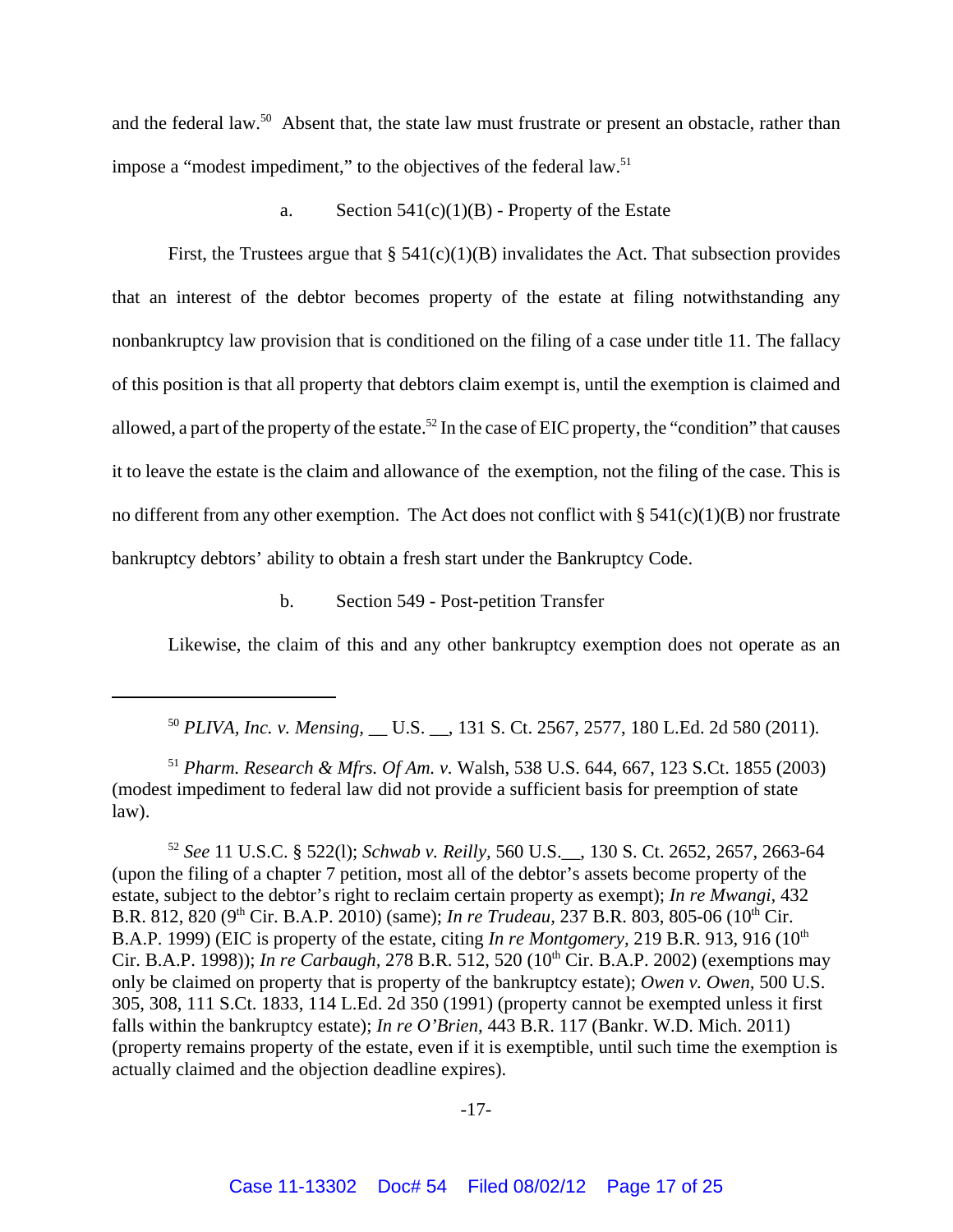invalid postpetition transfer under § 549. Under that section, postpetition transfers are avoidable when a debtor transfers property of the estate, after commencement of the case, and the transfer is not authorized by the bankruptcy court or the Bankruptcy Code*.* 53 The term "transfer" means "each mode, direct or indirect, absolute or conditional, voluntary or involuntary, of disposing of or parting with  $-$  (i) property; or (ii) an interest in property."<sup>54</sup> The Court first observes that the claiming of an exemption on Schedule C does not constitute a transfer.<sup>55</sup> This is no different than a debtor listing any other property on a bankruptcy schedule. Any alleged "transfer" of the property occurs, if at all, when the claimed exemption is allowed.<sup>56</sup> That has yet to occur in these cases because the trustees have objected to the claim of exemption.<sup>57</sup> Moreover, upon allowance of the exemption, the property transferred is no longer "property of the estate;" it is exempt property.<sup>58</sup> Thus, mere claiming exempt the right to receive the EIC is not a transfer of property of the estate. Even if the

 $54 \& 101(54)(D)$ .

 $<sup>55</sup>$  *In re Duffin,* 457 B.R. 820, 827 (10<sup>th</sup> Cir. B.A.P. 2011) (debtor's claim of exemptions</sup> does not constitute a transfer of property for purposes of strong-arm statute, § 544(a)).

<sup>56</sup> *See In re Mills,* 176 B.R. 924, 927 (D. Kan. 1994) (writing and delivery of check does not constitute postpetition transfer; rather, the transfer occurs when the check is honored); *Wells Fargo Bank, N.A. v. Jimenez*, 406 B.R. 935, 942 (D. N.M. 2008) (property is not summarily removed from bankruptcy estate immediately upon debtor's claim of exemption).

57 *See In re Bucchino,* 439 B.R. 761, 770 (Bankr. D. N.M. 2010) (property of the estate is not exempt unless and until time to object to claim of exemption expires or a timely objection is overruled).

<sup>58</sup> *Bucchino, supra* (upon allowance of a debtor's claim of exemption, the exempt property revests in the debtor, is excluded from the bankruptcy estate and the trustee may not administer it); *In re Gibson,* 433 B.R. 868, 870 (Bankr. N.D. Okla. 2010) (in order for debtor to remove property from bankruptcy estate by exempting it, property must first be property of the estate.)

<sup>53</sup> Section 549(a). *In re Blair,* 330 B.R. 206, 213 (Bankr. N.D. Ill. 2005); *In re Potter,* 386 B.R. 306, 308 (Bankr. D. Colo. 2008); *In re Patton,* 314 B.R. 826, 833 (Bankr. D. Kan. 2004).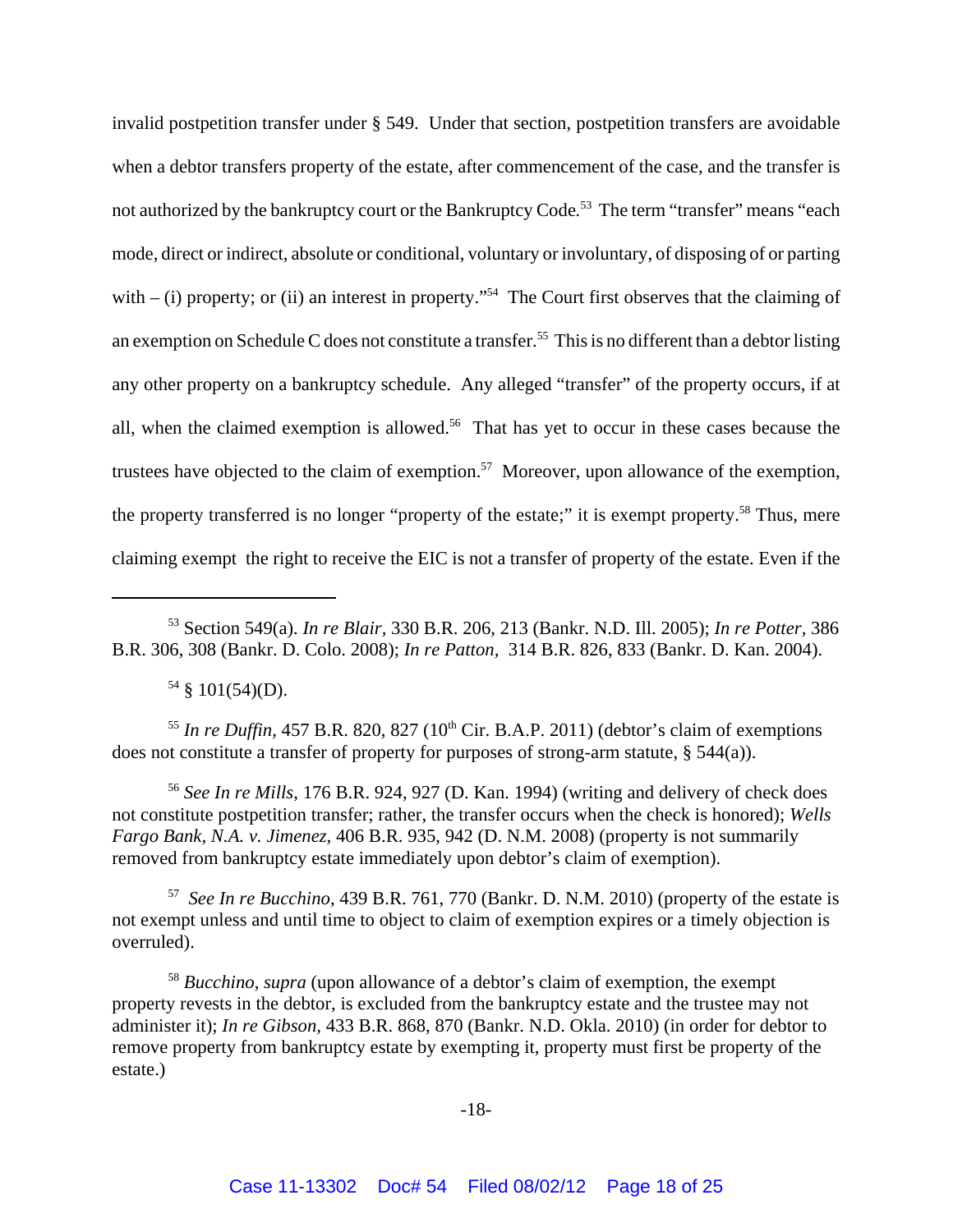claim of exemption is deemed a post-petition transfer under § 549, only unauthorized transfers fall within the prohibition of this code section. Claiming an exemption is expressly authorized by § 522. Specifically, § 522(b)(1) and (b)(2) authorize an individual debtor to exempt property that is exempt under state law, if the state has opted out of the federal exemption scheme.<sup>59</sup> Because § 522 clearly provides for state law exemptions to be claimed by Kansas debtors, claiming the right to receive the EIC as exempt is authorized and does not violate the condition of  $\S$  549(a)(2)(B), that the transfer is unauthorized under title 11. As Judge Karlin observed in *Westby,* under the Trustees' theory, *all* claims of exemption would create a postpetition transfer of property; that proposition is untenable given the express authorization in § 522(b) for Kansas debtors to exempt property under state law.<sup>60</sup>

c. Section  $544(a)(2)$  – Hypothetical Creditor Rights

Nor does claiming this exemption conflict with the trustee's powers and rights as a hypothetical executing creditor under § 544(a)(2). That Code section states:

(a) The trustee shall have, as of the commencement of the case, and without regard to any knowledge of the trustee or of any creditor, the rights and powers of, or may avoid any transfer of property of the debtor or any obligation incurred by the debtor that is voidable by  $- (2)$  a creditor that extends credit to the debtor at the time of the commencement of the case, and obtains, at such time and with respect to such credit, an execution against the debtor that is returned unsatisfied at such time, whether or not such a creditor exists;

Thus, in bankruptcy, the trustee claims the right to proceed just as a creditor that extended credit to the debtor and who obtained an execution against the debtor that was returned unsatisfied. The Trustees suggest that because a debtor outside of bankruptcy cannot take this exemption, a judgment creditor outside bankruptcy could attach the EIC in the debtor's hands, limiting the powers of a

<sup>60</sup> *Westby,* 2012 WL 1144412 at \*16.

<sup>59</sup> *See also* § 522(b)(3)(A).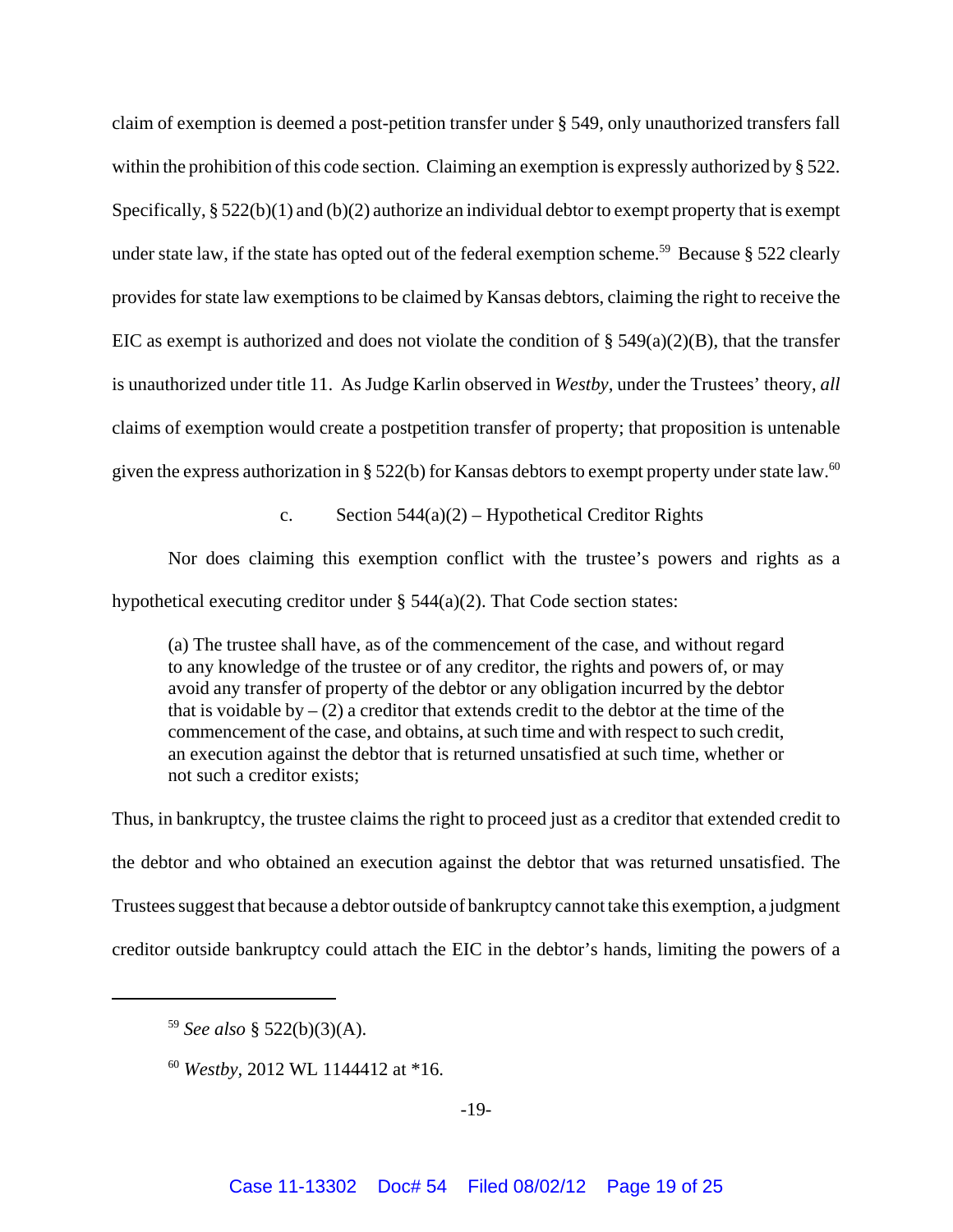hypothetical Kansas execution creditor. But § 544 grants these hypothetical powers to a trustee "as of the commencement of the case," meaning that the trustee may stand in the shoes of a creditor to claim that creditor's hypothetical priority *in property of the estate*. The exercise of the exemption removes that property from the estate, depriving the trustee of the right to administer it.<sup>61</sup> The same is true for all property claimed exempt in bankruptcy.

The Tenth Circuit Bankruptcy Appellate Panel's decision in *Rupp v. Duffin*, a case discussing the interplay of  $\S$  544(a)(2) and a state exemption statute, does not aid the Trustees' cause in this case.<sup>62</sup> That case makes clear that a trustee exercising § 544(a)(2) rights stands in the shoes of a hypothetical executing creditor and can obtain no greater rights than the executing creditor could outside bankruptcy. An executing creditor can only attach non-exempt property.63 *Duffin* dealt with a Utah exemption statute that was not a bankruptcy-specific exemption. Utah's life insurance exemption statute excepted from its protection payments made on a life insurance contract in the year prior to levy or execution. Because such payments were not exempt, the BAP held that a chapter 7 trustee exercising the powers of a hypothetical creditor could reach these non-exempt payments, just as an executing creditor could.

As already discussed in the analysis of the Trustees' uniformity argument, $64$  the EIC exemption statute protects a bankrupt debtor's "right to receive" the tax credits. Outside bankruptcy, an executing creditor could not attach the debtor's EIC in the hands of the IRS or the Kansas

<sup>63</sup> *Id.* at 829.

<sup>64</sup> *Supra* at pp. 12-13.

-20-

<sup>61</sup> *Bucchino,* 439 B.R. at 770.

 $^{62}$  *Rupp v. Duffin (In re Duffin),* 457 B.R. 820 (10<sup>th</sup> Cir. B.A.P. 2011).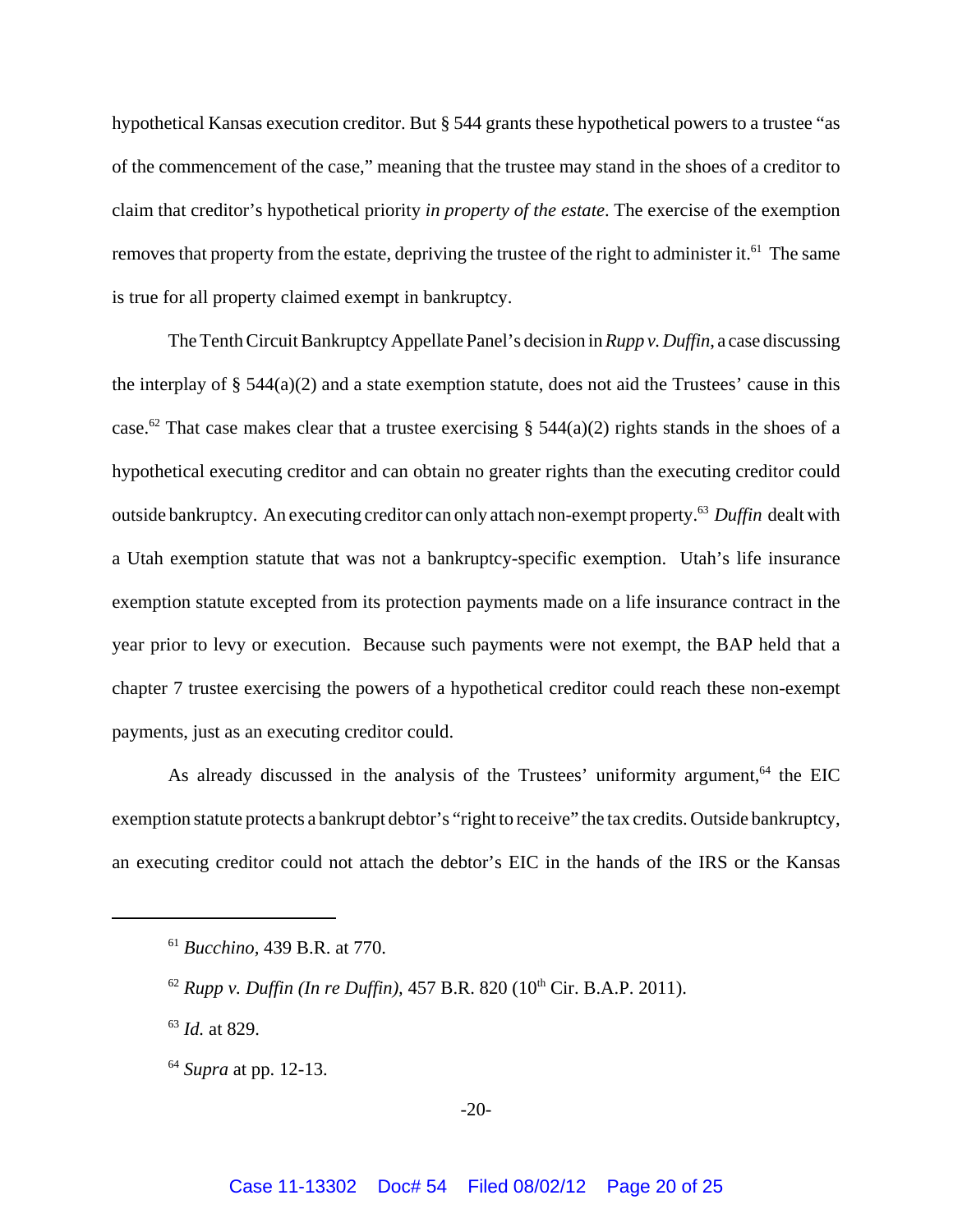Department of Revenue. The result is the same in bankruptcy when the debtor exempts her right to receive the EIC – the trustee exercising the rights of a hypothetical executing creditor also cannot attach the EIC because it is exempt property. There is thus no conflict between the KAN. STAT. ANN. § 60-2315 and § 544(a)(2).

#### d. Section 507 - Distribution Priorities

Finally, the trustees argue that this exemption operates to reconfigure the distribution priorities under § 507 because KAN. STAT. ANN. § 60-2315 says that nothing in it "shall be construed to limit the right of offset, attachment, or other process with respect to the earned income tax credit for the payment of child support or spousal maintenance." First, this language merely subjects the debtor's right to receive the EIC to setoff or attachment by governmental entities collecting and enforcing domestic support obligations under existing federal and state law. Second, even if this language somehow charges a trustee with collecting child support from the proceeds of the credit, it does nothing to affect priority of domestic support obligations which already occupy the highest priority, subject only to the trustee's administrative expenses.<sup>65</sup> The Trustees apparently contend that the EIC exemption effectively elevates priority of domestic support obligations over the trustee's administrative expenses in contravention of  $\S 507(a)(1)(C)$ . However, this argument fails to recognize and differentiate between estate property and exempt property. Exempt property is never distributed under § 507 – because it is no longer available for administration by the trustee. Once an exemption of property is allowed, it is no longer property of the estate nor subject to the

 $65$  Section 507(a)(1). A chapter 7 trustee's administrative expenses jump ahead of domestic support obligations "to the extent that the trustee administers assets *that are otherwise available for the payment of such claims*." § 507(a)(1)(C) [emphasis added].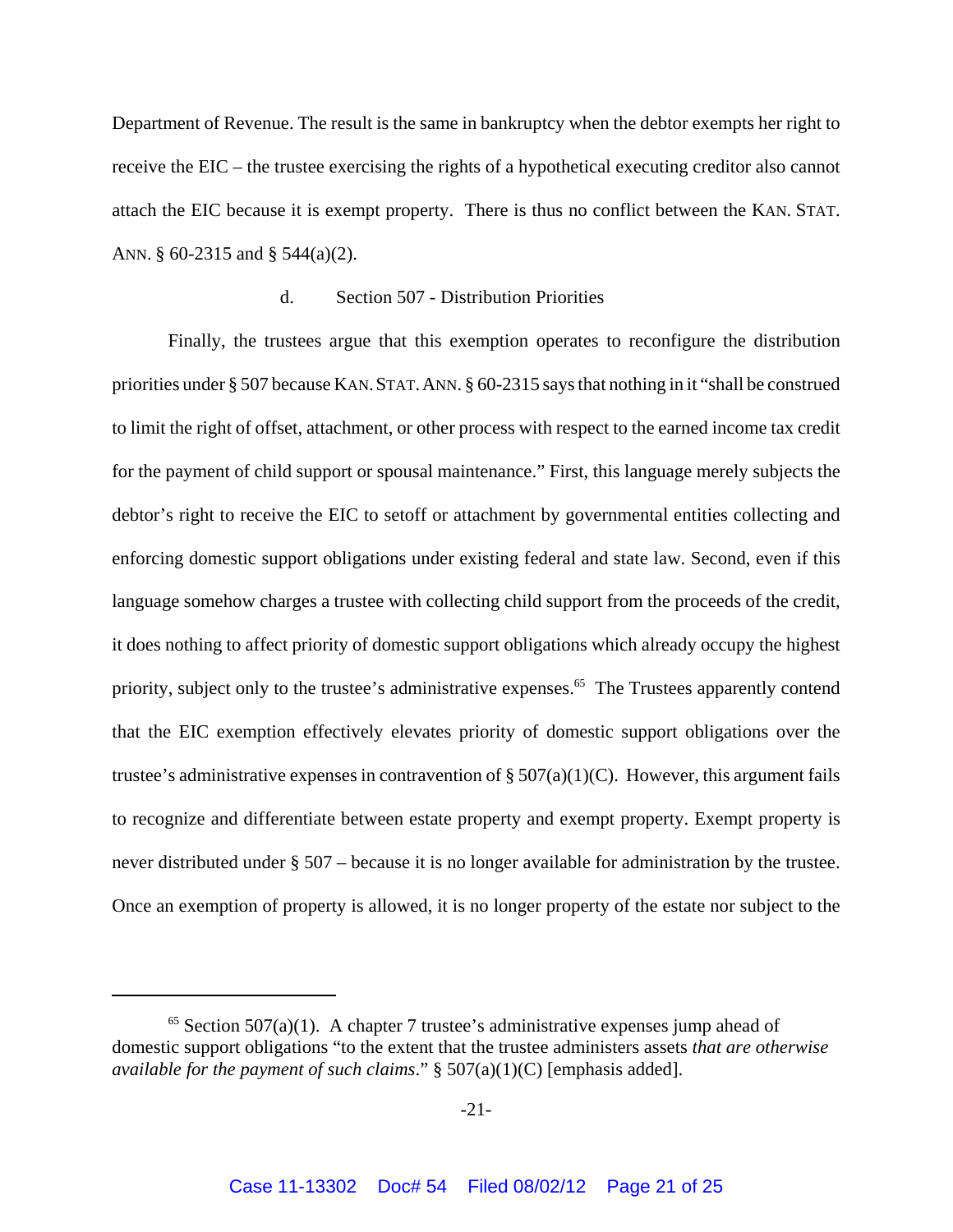trustee's administration.<sup>66</sup> Thus, if a debtor's exemption of the right to receive the EIC is allowed, this property would be unavailable in any event to the trustee for payment of claims, including the trustee's administrative expenses. This last statutory conflict argument must also fail.

#### e. Conflict with Federal Tax Policy

Congress established the EIC to allow lower-income families and household heads to retain not only what they have paid in towards income taxes, but also to receive as a "refund" the balance of the credit whether they paid it in withholdings or not. The credit is a means of assisting lower income families in their struggle to subsist. Exemptions serve precisely the same purpose and, as the Kansas legislative history suggests, the legislature exempted this particular benefit in bankruptcy because it knew that debtors who clearly needed the EIC's assistance were losing it in bankruptcy cases. The EIC exemption does not conflict with federal law and congressional intent, it furthers it. As discussed above, only creditors of bankrupt debtors, acting through the instrumentality of the trustees, could reach the debtors' EIC when the debtors received it as part of a pre-petition year's tax refund. Diverting that money from low-income households to pay trustees' fees and unsecured creditors' claims instead of family sustenance directly conflicts with Congress's and the legislature's intent in establishing the earned income credit. KAN. STAT. ANN. § 60-2315 cures that conflict.

In sum, KAN. STAT. ANN. § 60-2315 does not conflict with, interfere with, or frustrate any of the Bankruptcy Code sections relied upon by the Trustees. Nor does it conflict in any way with the enactment and enforcement of any other part of Title 11 or overarching federal law. The EIC

<sup>66</sup> *See* note 58, *supra; Taylor v. Freeland & Kronz,* 503 U.S. 638, 642, 112 S.Ct. 1644, 118 L.Ed. 2d 280 (1992) (by claiming certain property exempt, debtor prevents distribution of such property to his creditors); *Owen v. Owen,* 500 U.S. 305, 308 (1991) ("An exemption is an interest withdrawn from the estate (and hence from the creditors) for the benefit of the debtor.").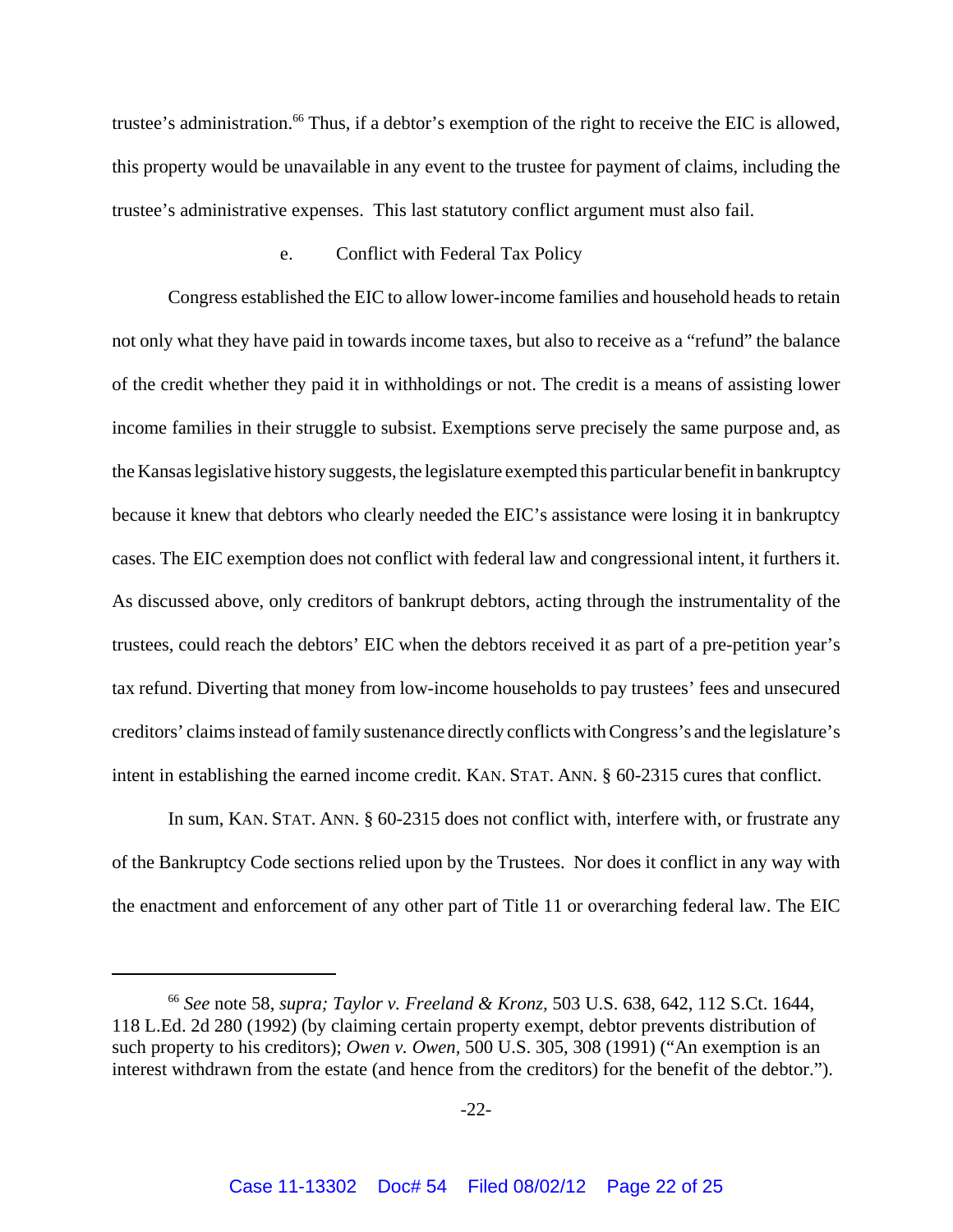exemption neatly dove-tails into the Code's exemption scheme which offers the states the opportunity to choose their debtor's exemptions for them. And, it insures that a bankrupt Kansan's earned income credit goes to pay the rent or buy her family food, not a prepetition creditor's claim. All of this is consistent with the federal law and does not infringe upon the Constitution's Supremacy Clause.

### **E. Application of the Act to post-BAPCPA Bankruptcy Cases**

The Trustees assert that the EIC exemption is inapplicable to these cases because they were filed after enactment of BAPCPA and the exemption statute refers to cases filed "under the federal bankruptcy reform act of 1978 (11 U.S.C. § 101 et seq.)." This argument has been made unsuccessfully in at least one previous exemption case.<sup>67</sup> In *In re Foth*, I held that--

The Federal Bankruptcy Reform Act of 1978 became effective on October 1, 1979 and expressly repealed the Bankruptcy Act of 1898, as it had been amended over its 80–year history. Former § 522(b) allowed debtors to elect between the uniform federal scheme of exemptions afforded them by § 522(d) and the exemptions of their state of domicile. Former  $\S$  522(b)(1) also provided that a state could opt-out of allowing its residents to elect the federal exemptions and Kansas opted out in 1980 by its passage of § 60–2312. Other than changing the subsection letter and number references in former § 522(b), BAPCPA did not change the opt-out provision in any material way in 2005.

While BAPCPA significantly modified the provisions of the "federal bankruptcy reform act of 1978," Congress did not repeal the Federal Bankruptcy Reform Act of 1978 as it did the 1898 Act in 1978. The Court notes that the Kansas statute expressly refers to "11 U.S.C. § 101, et seq.," which now embodies [the Federal

<sup>67</sup> *See In re Foth,* No. 06-10696, 2007 WL 4563434 (Bankr. D. Kan. Dec. 21, 2007) (in objecting to debtor's claim of exemption in life insurance proceeds under state statute, trustee contended Kansas's "opt-out" from federal bankruptcy exemption scheme under K.S.A. § 60- 2312(a) was no longer applicable because the opt out language in § 60-2312(a) referred to individual debtors "under the federal bankruptcy reform act of 1978 (11 U.S.C. § 101 et seq.)," thus making the exemption of life insurance unavailable in cases filed after BAPCPA).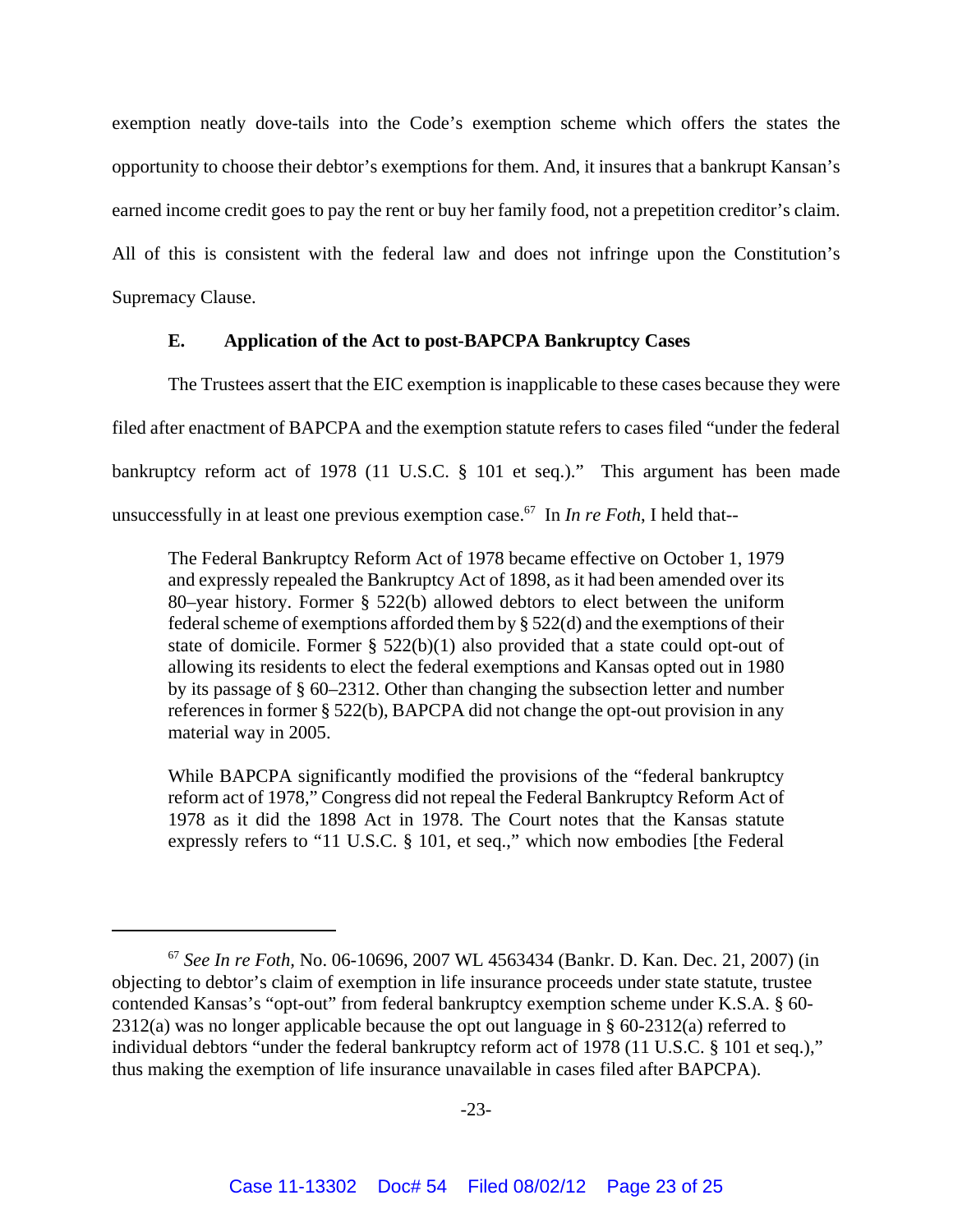Bankruptcy Reform Act of 1978 *as amended and modified by*] BAPCPA.<sup>68</sup>

In addition, the BAPCPA legislation itself describes BAPCPA as "An Act To amend title 11 of the United States Code . . ."69 Just as in *Foth*, this objection must also fail. The Kansas EIC exemption statute is applicable and available to debtors in cases filed after the enactment of BAPCPA.

#### **F. The Abandoned Equal Protection Objection**

In the initial objections to the claimed EIC exemption, Ms. Parks asserted that the exemption statute "denies to trustees in Bankruptcy and creditors of bankrupts the equal protection of the laws, and is in contravention of the Fourteenth Amendment to the Constitution of the United States."70 However, she did not brief this argument and it is therefore deemed abandoned.<sup>71</sup> None of the other Trustees in these three cases raised an equal protection argument in their objections nor briefed the same in their submissions to the Court. Having failed to raise the issue or address it in their briefs, I consider that the all of the objecting Trustees have waived or abandoned it.

#### *Conclusion*

The Trustees have not overcome the presumption of constitutionality that attaches to Kansas's bankruptcy-only EIC exemption statute. As the statute does not contravene either the Uniformity or Supremacy Clauses, the Trustees's objections to the debtors' exemptions of the right

<sup>68</sup> *Id.* at \*4.

 $70$  Case No. 11-12855, Dkt. 17, p. 4, ¶ 14.

<sup>71</sup> *Id.*, Dkt. 50. (At page 2 of her brief, the equal protection argument is omitted from the stated grounds for Trustee Parks' objection). *See In re Francis*, 385 B.R. 800 (B.A.P. 10th Cir. 2008)(quoting *Tran v. Trustees of State Colleges in Colorado*, 355 F.3d 1263, 1266 (10th Cir. 2004)(further quotations omitted)); *Adler v. Wal-Mart Stores, Inc.*, 144 F.3d 664, 679 (10<sup>th</sup> Cir. 1998); *In re Chavez*, 305 B.R. 381 (10<sup>th</sup> Cir. B.A.P. 2003).

-24-

<sup>69</sup> *See* Pub. L. No. 109-8, pt. 1; 119 Stat. 23 (April 20, 2005).